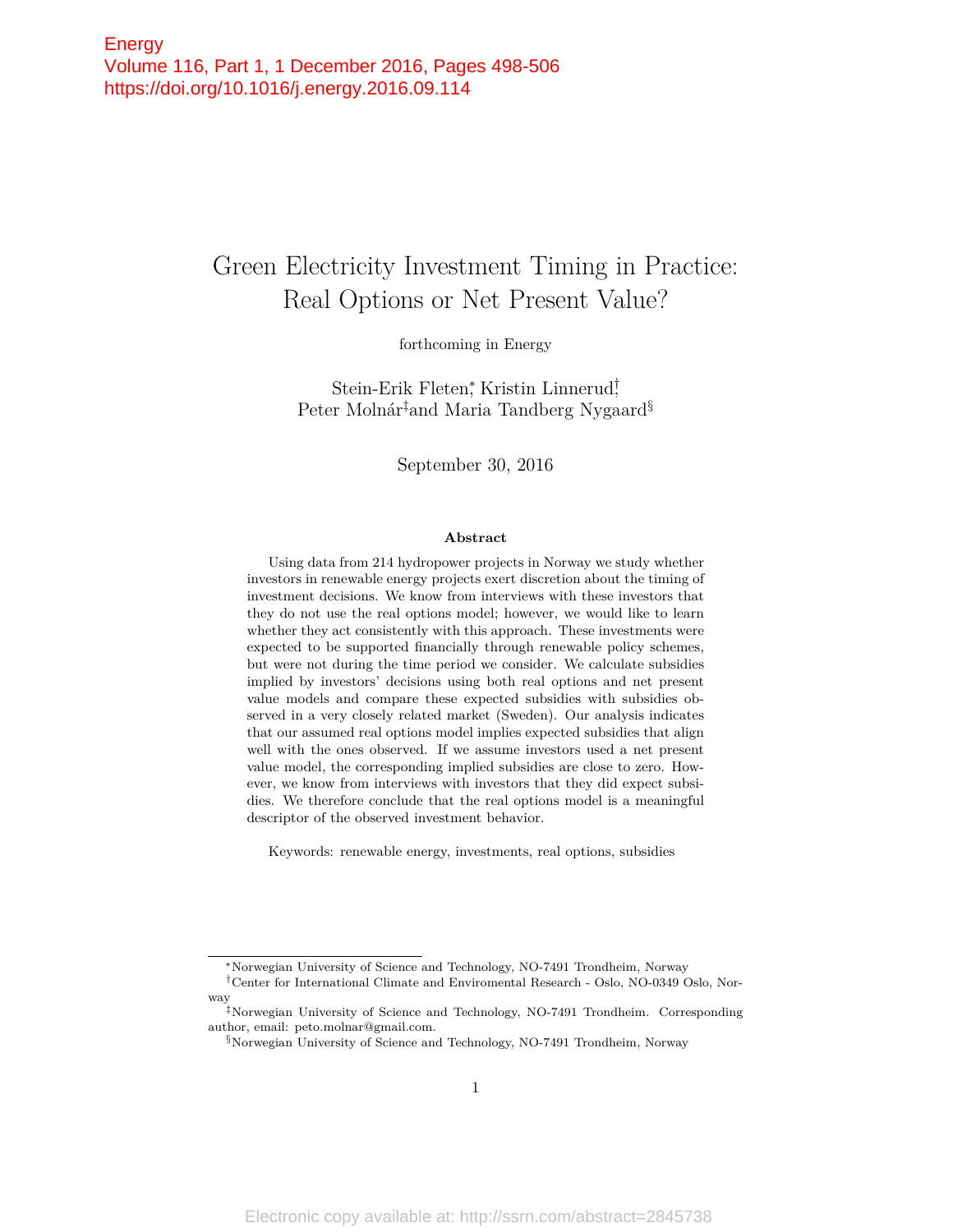# **1 Introduction**

A range of policies has been proposed to promote green investments Carley (2011). In this context it is important to know how investors in green projects make investment decisions. This section provides insights into how such investors exercise discretion about investment timing. Specifically, we examine investment timing and subsidy expectations among investors in 214 small hydropower plants in Norway. By varying assumptions regarding their investment timing decision rules, we are able to infer an implied level of expected subsidy per project. In addition we also interview some of the investors about their expected subsidies. Combining this implied data with observed data and the fact that interviews indicate that subsidies are counted in project assessments we conclude that a real options model is meaningful in explaining actual investment behavior.

Investments in small hydropower plants in Norway are subsidized. There have been political discussions about subsidies since 2001. Small hydropower plants are characterized by a maximum installed power of 10 MW. Subsidies (certificates) were supposed to be given through a common market for Norway and Sweden, but it was not until 2011 that the subsidies were passed by law in Norway. The market in Sweden was up and running from May 2003. The subsidies are a response to the EU directives 2001/77/EC and 2009/28/EC promoting the use of renewable energy sources, where only the latter directive was binding for the Norwegian government. In 2010, Norway and Sweeden agreed to increase the amount of new renewable energy by 26.4 TWh per year by 2020 using a common market for certificates Ministry of Petroleum and Energy (2010). By investigating licenses granted between 2001 and 2008 we precede the introduction of this market in Norway, which did not become active before 1 January 2012. The motivation for a common market, instead of two separate ones, was to achieve a more cost-effective development through higher liquidity, lower price volatility and lower political risk.

All those years of political discussion led to policy uncertainty for green energy investors. Dixit and Pindyck (1994) state that "If governments wish to stimulate investments, perhaps the worst thing they can do is to spend a long time discussing the right way to do so". The Norwegian Minister of Petroleum and Energy promised a transitional agreement in a press release indicating that all who invested after 1 January 2004 would be included in the subsidy scheme once introduced Ministry of Petroleum and Energy (2003). However, a few years later negotiations with Sweden broke down. In December 2007 negotiations were restarted. In 2009, a second transitional agreement was promised by the Minister of Petroleum and Energy whereby only plants built after 7 September 2009 were allowed to receive certificates.

During this period, investors in Norway had varying expectations as to whether they would receive subsidies or not. Some were sitting on the fence waiting for a final confirmation. Others invested knowing that their projects would be profitable regardless of any subsidy scheme. Others again invested believing they would receive subsidies based on the promised transitional ar-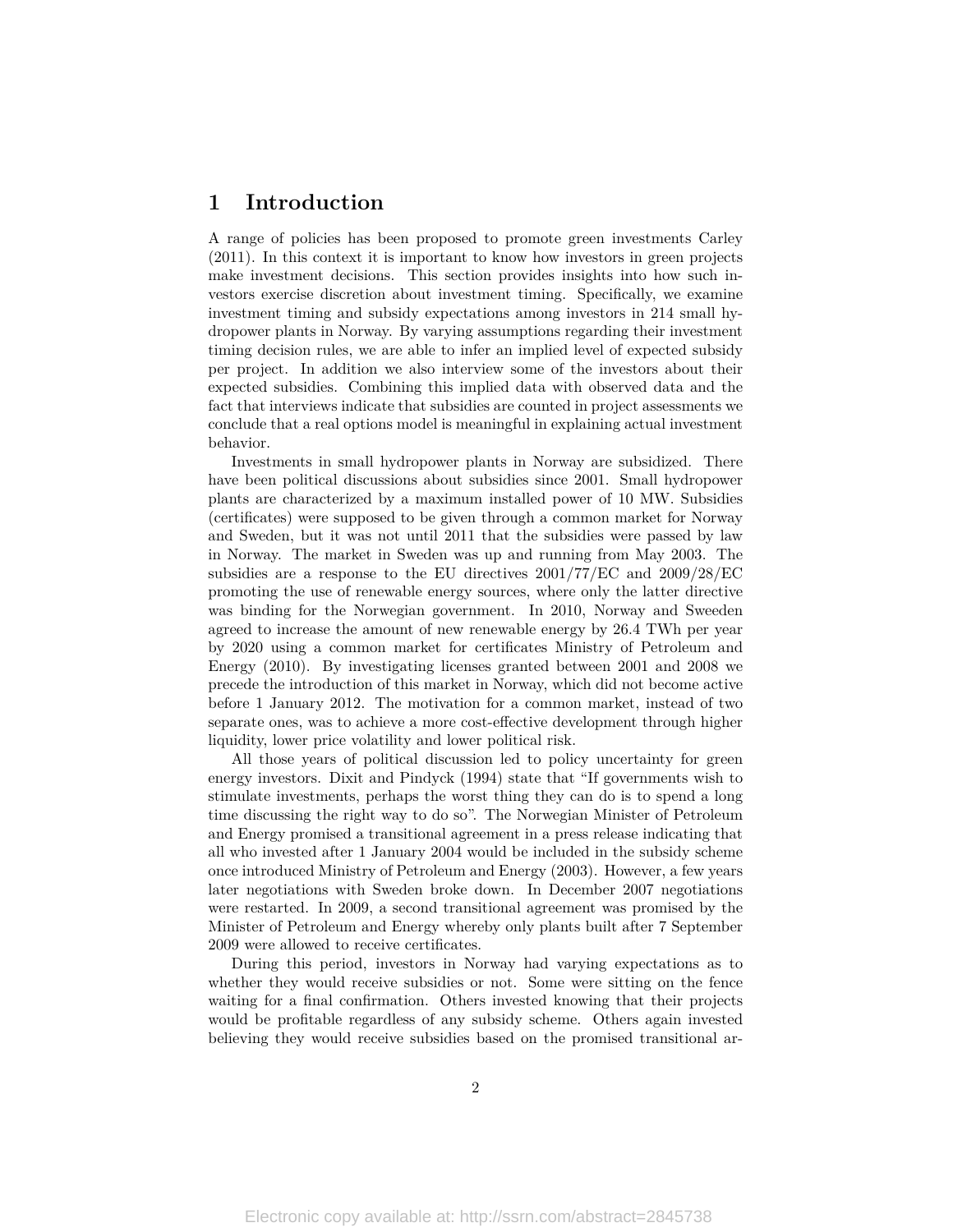### rangement.

To model the investment decision when investors face two sources of uncertainty (the price of electricity and the amount of subsidies), a two-factor model is required. We use a real options model by Boomsma and Linnerud (2015), who in turn rely on Gahungu and Smeers (2009) and Adkins and Paxson (2015). The advantage of this model is that, despite including two-factors, it can be solved quasi-analytically.

Even though investors may not be familiar with real options theory, they might behave in accordance with it. Over time, investors can develop decision rules which can be similar to what is predicted by theory. Kellogg (2014) states that the real options theory is consistent with the existence of a strong incentive for firms to behave optimally. In his study of oil well drilling he finds that the cost of failing to respond to changes in the volatility of the price of oil can be substantial. Thus, there is good motivation for taking a rational approach to exercising one's options.

Real options theory, which is rooted in the financial options pricing theory of Merton (1973) and Black and Scholes (1973), was first introduced by Myers (1977). McDonald and Siegel (1986) discuss the value of waiting to invest in irreversible projects. There are numerous applications of real options to the energy industry. Tourinho (1979) examines the option to wait in valuing natural resources. Brennan and Schwartz (1985) use real options theory to evaluate natural resource investments and stress the importance of treating output prices as stochastic when there is considerable price variation. This feature distinguishes many natural resource industries, including electricity. Fernandes et al. (2011) summarize research involving real options theory applied to renewable energy resources.

Previous work on policy uncertainty includes, amongst others, Rodrik (1991), Mauer and Ott (1995) and Hassett and Metcalf (1999) who examine investor behavior under an uncertain reform or tax law change. Blyth et al. (2007), Yang et al. (2008) and EIA (2007) discuss climate policy uncertainty and its implications for the choice of power generation technology. These studies generally find that uncertainty acts as a hefty tax on investment or as a risk premium for investors. Boomsma et al. (2012) analyze investment timing and capacity choice for renewable energy projects under different support schemes, namely feed-intariffs and renewable energy certificate trading. They analyze a three-factor contingent claims (real options) model applied to a wind power case study. Adkins and Paxson (2015) derive the optimal investment timing and real options value for a renewable energy facility with price and quantity uncertainty, in the presence of an uncertain government subsidy proportional to production. Boomsma and Linnerud (2015) analyze the risk of a change in the current support scheme at some random future point in time, using a case study for an onshore wind power project. Fleten et al. (2011) study decisions to shutdown, startup and abandon power plants and find that these decisions are consistent with the real options theory.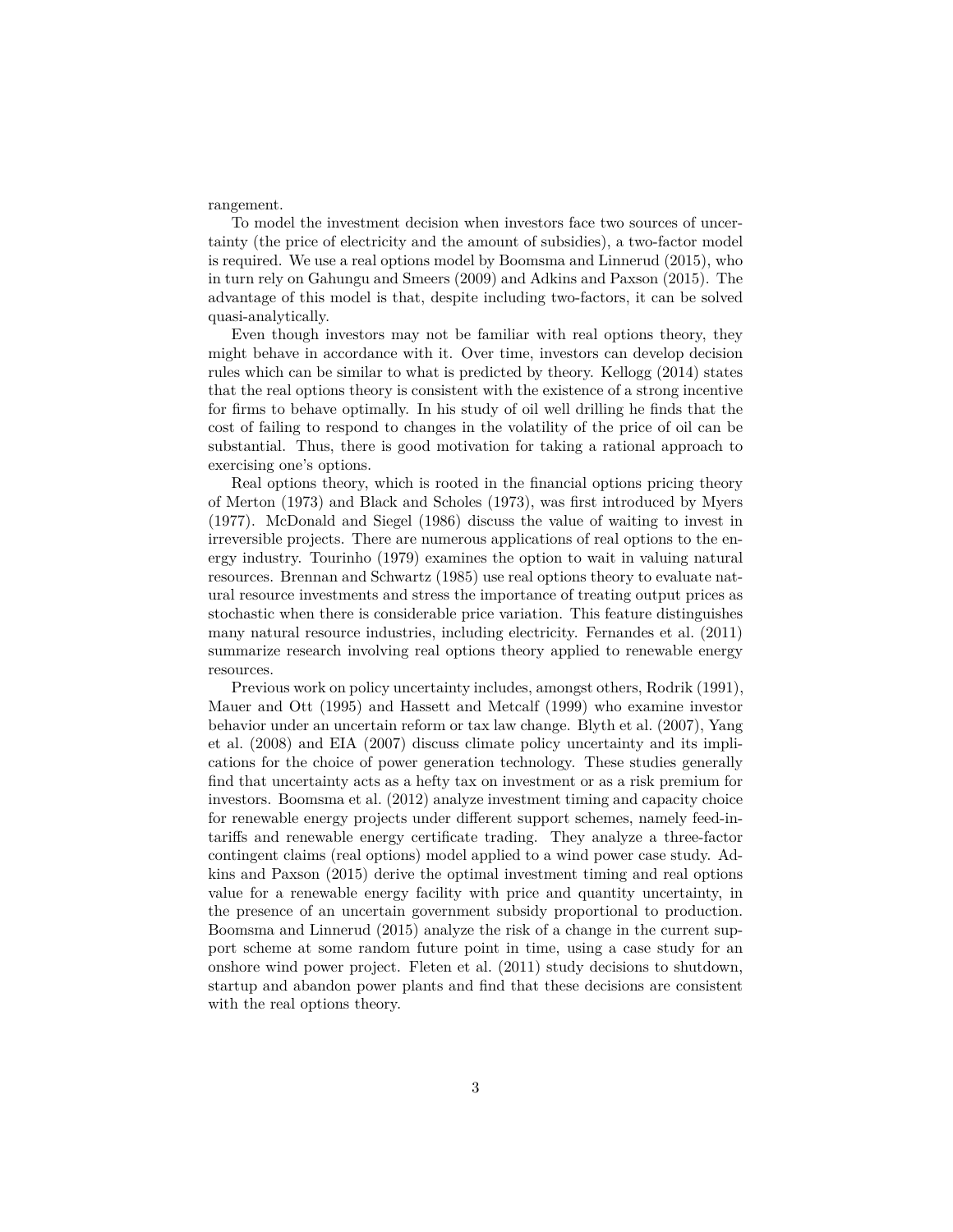We apply our real options model to data obtained from a regulatory database<sup>1</sup> verified or updated through interviews. This data set was originally gathered in 2011 and used by Linnerud et al. (2014). We updated and extended it by contacting the license holders that had not previously responded or had not made an investment decision in 2011. The overall response rate was 99% (211 of 214 plants).

Empirical research on real options began with Paddock et al. (1988). Further work includes Quigg (1993) and Moel and Tufano (2002). They all find empirical support for a model that incorporates the option to wait. Case studies on real options in the Nordic electricity market include Bøckman et al. (2008), Fleten et al. (2007) and Fleten and Ringen (2009), which focus on investment timing and optimal capacity choice for small hydropower projects. Secomandi (2010) provides empirical evidence in support of the use of the real options approach to price natural gas pipeline capacity. The effect of regulatory uncertainy on investment in renewable electricity generation under feed-in tariffs is studied by Ritzenhofen and Spinler (2016), who find that uncertainty regarding future regulatory regimes delays or even reduces investment activity.

We take advantage of recent progress in analytical and quasi-analytical solution methods developed by Gahungu and Smeers (2009), Rohlfs and Madlener (2011), Adkins and Paxson (2011) and Boomsma and Linnerud (2015). However, to the best of our knowledge, there is almost no empirical research based on multi-factor real options models. Our main contribution is therefore the execution of an empirical study. The work closest related to this paper is Linnerud et al. (2014). We apply a simple analytical solution whereas their solution approach relies on least squares Monte Carlo simulation.

This paper is organized as follows. Section 2 explains the types of subsidies for renewable energy production that we study. Section 3 describes the investor's decision problem and the real options framework. Section 4 presents our data set. Section 5 discusses our findings. Section 6 concludes.

# **2 Tradable green certificates**

The governments of Norway and Sweden have agreed to increase their countries overall renewable power production by 26.4 TWh per year by 2020. This amount equals more than half of the current consumption of all Norwegian households (NVE, 2012). Certificates, a particular subsidy mechanism, address this goal by giving a financial incentive for investment. A detailed description of consumerbased tradable green certificate systems can be found in Schaeffer et al. (1999), Morthorst (2000), Amundsen and Mortensen (2001), Jensen and Skytte (2002), Jensen and Skytte (2003) and Fristrup (2003).

The market for certificates was established in Sweden in May 2003. From the beginning (2001), the intention was to have a common market for Norway and Sweden. However, negotiations broke down. Consequently, the market only included Sweden for many years. Subsequently negotiations with Sweden were

<sup>1</sup>http://www.nve.no/no/Konsesjoner/.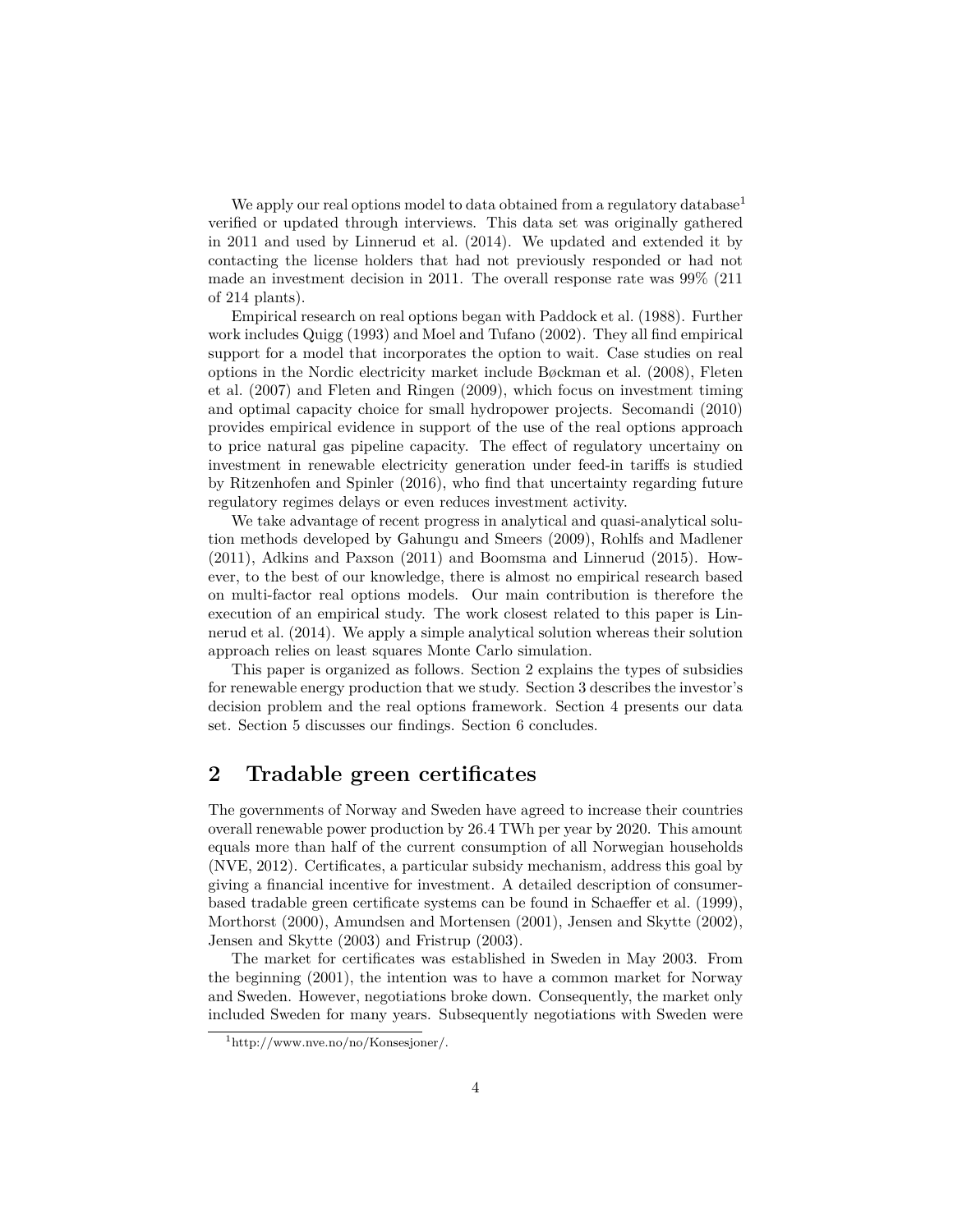restarted. A common market was finally agreed to in 2009, with a planned startup in 2012. On 1 January 2012 Norwegian power producers and distributors joined in and a common market was formed. Table 1 presents a summary of publicly available information published by the Norwegian government during this period. It is reasonable to assume that investors were familiar with these statements, as they were debated extensively in parliament and in the media.

### [Table 1 about here.]

All Norwegian producers of new renewable energy are eligible to receive certificates, as long as they invest in new or upgraded small hydropower plants with initial developement date betwen 1 January 2012 and the end of 2020. These investors receive certificates throughout 15 years.

# **3 Modeling the investment decision**

The most prominent factors affecting the profitability of small hydropower plants are the revenues from selling electricity and certificates. Investing in a power plant requires a large up front construction expenditure. It consists of the plant's operational and maintenance costs. The revenue stream is therefore approximately determined by the selling price of electricity and certificates, and varies with production over time. Because the uncertainty in the electricity and certificate prices dominates the uncertainty in the investment cost, we model both these prices as uncertain and fluctuating over time, whereas we treat the investment cost as constant.

If investors had some leeway in the timing of the investment, they could sometimes gain additional value by waiting for more information. The investment decision can be regarded as an investment real option exercised at any moment in time (an American call option).

Once the investor has obtained a license to build a hydropower plant, he should invest within five years. Otherwise he must apply for prolonging the license for five more years. However, this extention is almost always granted. Thereby we can assume that the license lasts forever and the investors can choose to invest at their own convenience. Thus, we assume the investment option to be perpetual. In the rest of this section we derive the optimal investment policy implied by real options model and calculate this optimal investment policy for a fictitious, yet representative power plant.

### **3.1 The Real Options Model**

Our real options model is based on Gahungu and Smeers (2009), Adkins and Paxson (2011) and Boomsma and Linnerud (2015). For simplicity, we present this model ignoring taxes. Nevertheless, our empirical results were obtained considering taxes.

For comparability between power plants, we evaluate the performance metrics on a per unit of production basis (i.g.  $\epsilon/MWh$  per year). To obtain the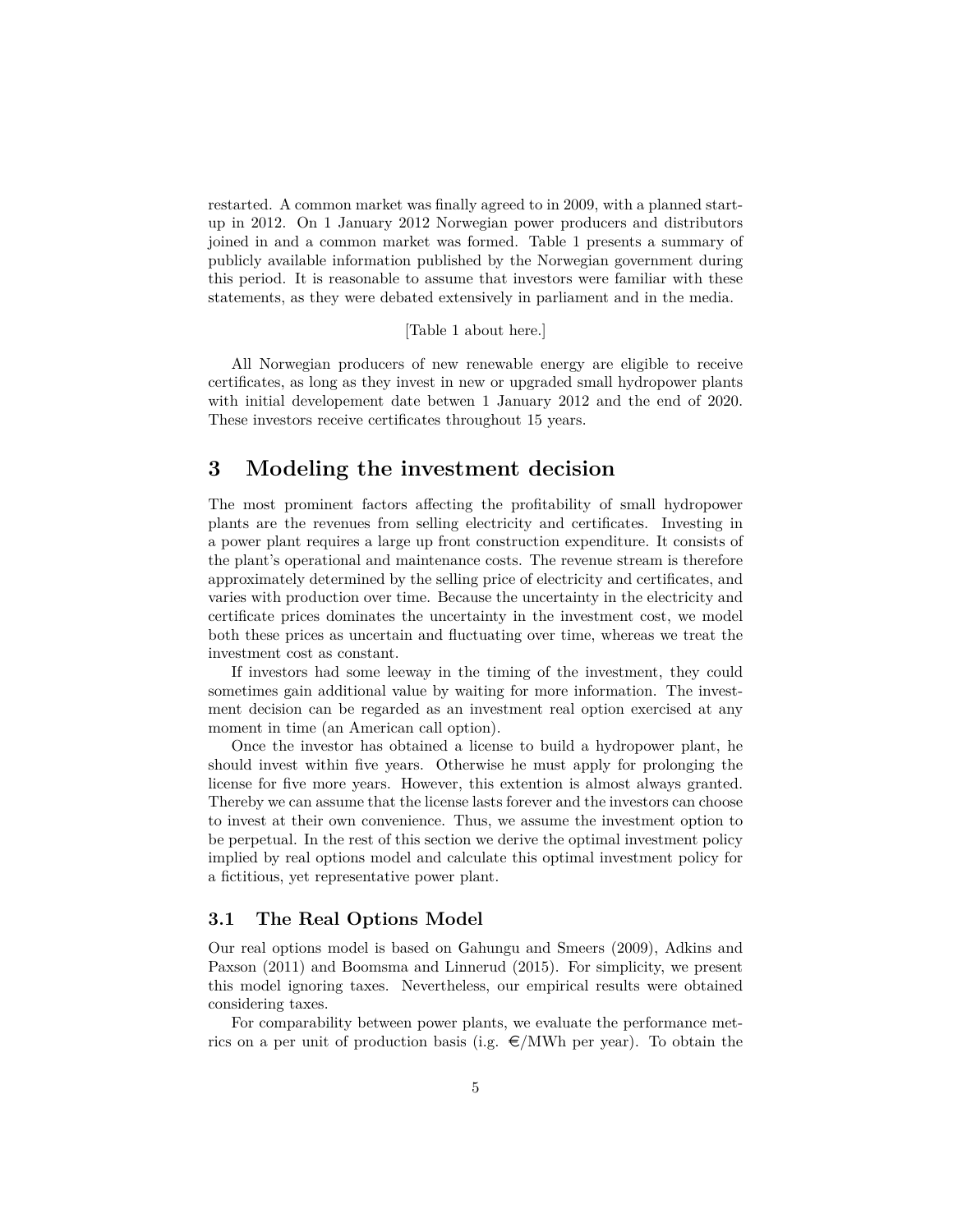total profit, revenue or cost, one can multiply the respective per unit amount by the expected annual production of the power plant, *Q*.

Both the price of electricity  $(P_t)$  and the price of certificates  $(S_t)$  are modeled as Geometric Brownian motions  $(GBMs)^2$ :

$$
dP_t = \alpha_P P_t dt + \sigma_P P_t dz_P, \qquad (1)
$$

$$
dS_t = \alpha_S S_t dt + \sigma_S S_t dz_S,
$$
\n(2)

where the constants  $\alpha_P$  and  $\alpha_S$  represent the trend parameters, also called the drift rates of the prices of electricity and certificates, respectively; the constants  $\sigma_P$  and  $\sigma_S$  are the respective volatilities of those prices; and the terms d*z<sup>P</sup>* and d*z<sup>S</sup>* are correlated standard Brownian motions (BMs) with correlation  $E[\text{d}z_P \text{d}z_S] = \rho_{P,S}$ .

When we consider the company as a price taker, the expected present value of the investment, *V* , is a linear function of two variables following GBM. Using continuous compounding, this function is:

$$
V(P,S) = r_P P + r_S S,\t\t(3)
$$

with

$$
r_P = \left(\frac{e^{-(r-\alpha_P)T_{P_1}} - e^{-(r-\alpha_P)T_{P_2}}}{r-\alpha_P}\right),
$$
\n(4)

$$
r_S = \left(\frac{e^{-(r-\alpha_S)T_{S_1}} - e^{-(r-\alpha_S)T_{S_2}}}{r-\alpha_S}\right),
$$
\n(5)

Where *r* is the required rate of return of the project, and  $T_{P_1}$  and  $T_{P_2}$ , and  $T_{S_1}$ and  $T_{S_2}$ , respectively, are the beginning and end of the revenue stream from the sale of electricity is therefore denoted as  $T_{P_1}$  and  $T_{P_2}$  and similarly the subsidy revenue stream lasts from  $T_{S_1}$  to  $T_{S_2}$  (because subsidy is only granted for a given number of years, the length of these revenue streams might be different).

The net expected profit from the investment is  $V(P, S) - I$ , where *I* is the investment cost per unit of production capacity, which consists of the initial cost taken of building the plant, *I*0, and the present value of maintenance costs, *C*:

$$
I = I_0 + C.\t\t(6)
$$

We assume that it is never optimal to shut down the plant, which is true for almost all hydropower plants. We stipulate that the yearly maintenance cost per unit of production at the beginning of production, *c*0, grows with the annual inflation rate, *i*, set at a constant rate reflecting the inflation target. Thus, the time 0 present value of the maintenance costs satisfies:

$$
C = r_C c_o,\tag{7}
$$

<sup>&</sup>lt;sup>2</sup>For the sake of brevity we later supress the subscript  $t$  for both the price of electricity  $(P_t)$  and the price of certificates  $(S_t)$  whenever suitable.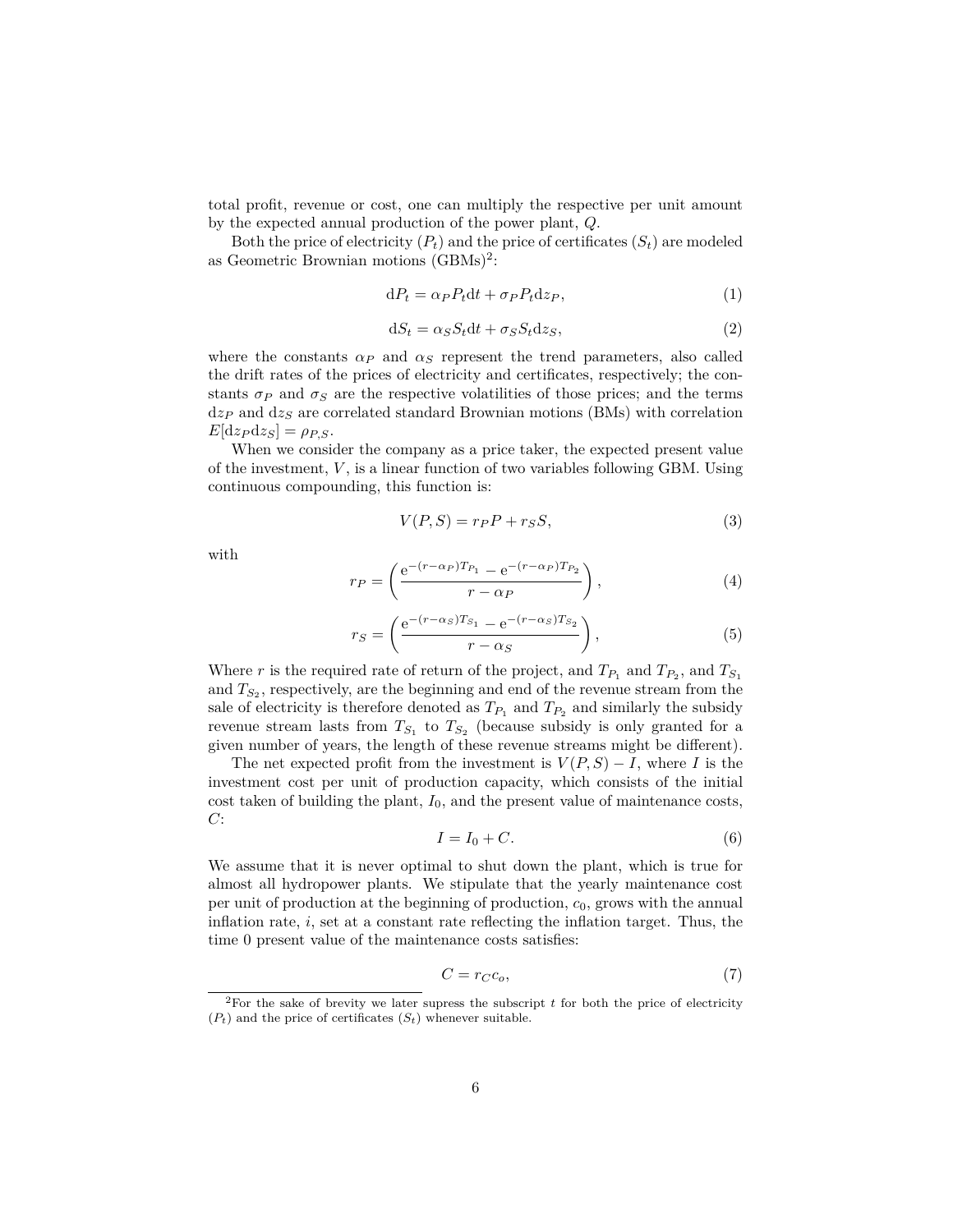where

$$
r_C = \left(\frac{1 - e^{-(r-i)T_P}}{r-i}\right). \tag{8}
$$

The value of the option to invest is a function *F*(*P, S*) of the prevailing price of electricity *P* and subsidy *S*. Application of standard dynamic programming or contingent claim analysis, see Dixit and Pindyck (1994), yields the following partial differential equation (PDF):

$$
\frac{1}{2}\left(\sigma_P^2 P^2 \frac{\partial^2 F}{\partial P^2} + \sigma_S^2 S^2 \frac{\partial^2 F}{\partial S^2} + 2\sigma_P \sigma_S \rho_{P,S} PS \frac{\partial^2 F}{\partial P \partial S}\right) + \alpha_P P \frac{\partial F}{\partial P} + \alpha_S S \frac{\partial F}{\partial S} - rF = 0.
$$
\n(9)

This equation is a second order homogeneous PDE. A first order homogeneous PDE for a two-factor problem has a known solution<sup>3</sup> as shown in McDonald and Siegel (1986). Assuming a solution of a similar functional form, i.e.,

$$
F(P,S) = AP^{\beta_P} S^{\beta_S} \tag{10}
$$

for some constants  $A$ ,  $\beta_P$ ,  $\beta_S$  we obtain the following fundamental quadratic equation:

$$
Q(\beta_P, \beta_S) = \frac{1}{2} \left[ \sigma_P^2 \beta_P (\beta_P - 1) + \sigma_S^2 \beta_S (\beta_S - 1) + 2 \sigma_P \sigma_S \rho_{P,S} \beta_P \beta_S \right] + \alpha_P \beta_P + \alpha_S \beta_S - r = 0.
$$
\n(11)

This is the equation of an ellipse on all four quadrants of the two-dimensional plane. When  $\beta_P = 0$  or  $\beta_S = 0$ , we have the standard quadratic function in option valuation with a positive and a negative root, comprehensively explained in Dixit and Pindyck (1994). The terms  $\beta_P$  and  $\beta_S$  cannot be negative, because an invalid option value would ensue if any of the two prices fell to zero. Therefore, we have the following restrictions:

$$
\beta_P, \beta_S \ge 0. \tag{12}
$$

The optimal stopping boundary set that specifies the electricity and certificates prices that trigger an investment decision is a set  $P^*, S^*$ , where  $P^*$ and  $S$ <sup>\*</sup> respectively denote the optimal electricity price and subsidy thresholds. The optimal option value for such a price pair is  $F(P^*, S^*)$ . It is independent of time, as the PDE (9) is time-homogeneous. The optimal decision rule is to invest the first time pair  $(P, S)$  reaches this boundary.

To determine  $F(P, S)$  we specify the following value matching and smooth pasting conditions at an optimal investment point:

<sup>&</sup>lt;sup>3</sup>One can let  $F(P, S) = Pv(p), p = \frac{P}{S}$  for some function  $v(\cdot)$  and reduce the two-factor problem to a one-factor problem.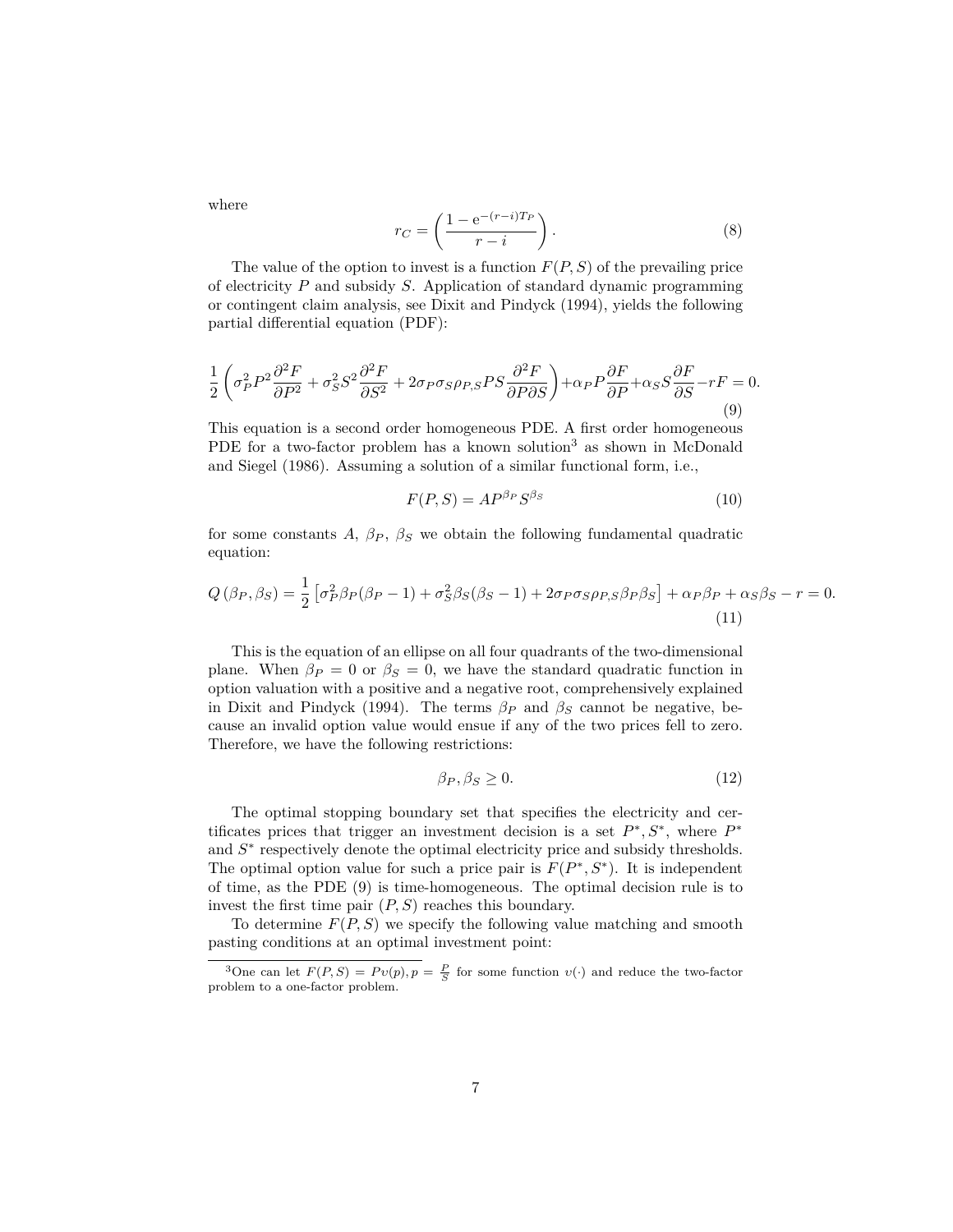$$
F(V(0,0)) = 0,\t(13a)
$$

$$
A(P^*)^{\beta_P}(S^*)^{\beta_S} = r_P P^* + r_S S^* - I,
$$
\n(13b)

$$
A\beta_P(P^*)^{\beta_P - 1}(S^*)^{\beta_S} = r_P,
$$
\n(13c)

$$
A\beta_S(P^*)^{\beta_P}(S^*)^{\beta_S - 1} = r_S.
$$
\n<sup>(13d)</sup>

The option value *F* falls to and remains at zero thereafter when either *P* or *S* go to zero by the properties of GBM (Dixit and Pindyck, 1994). By manipulation of the boundary conditions (13b)–(13d) we obtain the following expressions for the triggers:

$$
P^* = \frac{\beta_P}{\beta_P + \beta_S - 1} \frac{I}{r_P},\tag{14}
$$

$$
S^* = \frac{\beta_S}{\beta_P + \beta_S - 1} \frac{I}{r_S}.
$$
\n(15)

We have five unknowns  $(A, P^*, S^*, \beta_P, \beta_S)$ , but only four equations, (11) and (13b)–(13d). The solution thereby has one degree of freedom. Hence, in contrast to the standard real options model, the value of the investment cannot be determined before prices actually reach the trigger. To find the required subsidy level for investment to be optimal, we choose to specify the electricity price. For a given price  $P_t = P$ , we introduce new variable

$$
\eta(P) = \frac{I - r_P P}{r_P P}.\tag{16}
$$

Using (16) to rearrange (15) expressed with  $P^*$  replaced by  $P$  yields

$$
\beta_S = \beta_P \eta(P) + 1. \tag{17}
$$

The terms  $\beta_S$  and  $\beta_P$  depend on each other, making the triggers dependent on each other. Using (17), the optimal time to invest is the first time  $S_t \geq S^*(P)$ , where

$$
S^*(P) = \frac{\beta_P \eta(P) + 1}{\beta_P [\eta(P) + 1]} \frac{I}{r_S},
$$
\n(18a)

$$
Q\left[\beta_P, \beta_P \eta(P) + 1\right] = 0,\t(18b)
$$

$$
\beta_P, \beta_P \eta(P) + 1 \ge 0. \tag{18c}
$$

The expressions for  $\eta(P)$  and  $r_S$  can be evaluated when we have chosen *P*. When we insert  $(17)$  in the quadratic equation  $(11)$  we obtain the solutions:

$$
\frac{-b \pm \sqrt{b^2 - 4ac}}{2a},\tag{19}
$$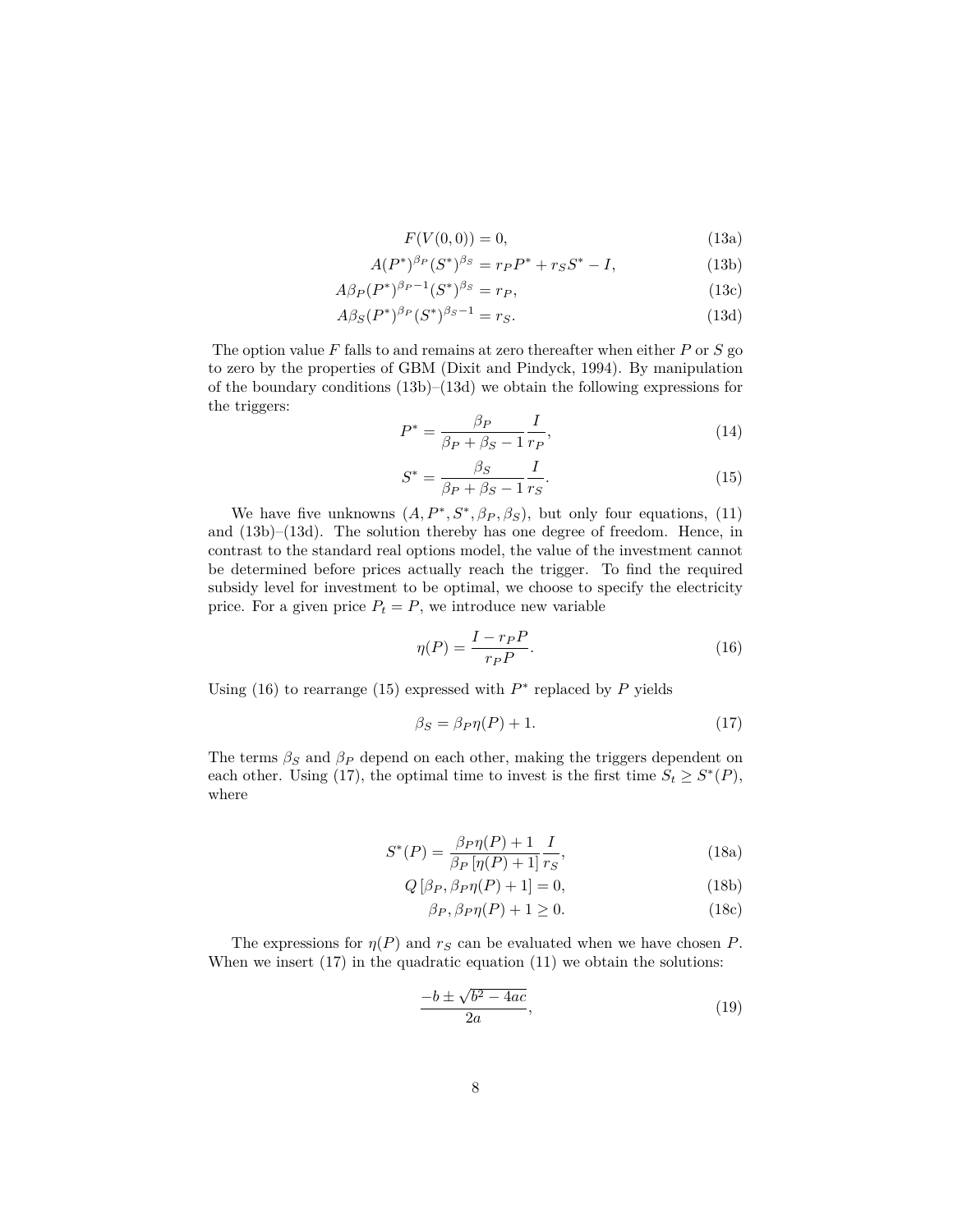where

$$
a = \frac{1}{2} \left[ \sigma_P^2 + \sigma_S^2 \eta^2(P) \right] + \sigma_P \sigma_S \rho_{P,S} \eta(P), \qquad (20a)
$$

$$
b = \frac{1}{2} \left[ -\sigma_P^2 + \sigma_S^2 \eta(P) \right] + \sigma_P \sigma_S \rho_{P,S} + \alpha_P + \alpha_S \eta(P), \tag{20b}
$$

$$
c = \alpha_S - r.\tag{20c}
$$

conditional on

$$
\beta_P, \beta_S \ge 0 \iff \beta_P, \beta_P \eta(P) + 1 \ge 0. \tag{21}
$$

Moreover it holds  $\mathrm{that}^4$ 

$$
\beta_P + \beta_S > 1. \tag{22}
$$

We find the following expression for *A* by manipulating of the boundary conditions  $(13a)–(13d)$ :

$$
A = r_P^{\beta_P} r_S^{(1-\beta_P)} \beta_P^{-\beta_P} \beta_S^{(\beta_P - 1)} S^{*^{(1-\beta_P - \beta_S)}}.
$$
\n(23)

Substituting (23) in (10) yields the following expression for the project value at a point on the optimal stopping boundary:

$$
F(P^*, S^*) = r_P^{\beta_P} r_S^{(1-\beta_P)} \beta_P^{-\beta_P} \beta_S^{(\beta_P - 1)} {S^*}^{(1-\beta_P)} {P^*}^{\beta_P}.
$$
 (24)

We cannot calculate the value of the option outside this boundary. We can only evaluate the *expected* option value before reaching the triggers using Monte Carlo simulation, as in Gahungu and Smeers (2009).

Inserting the triggers in the value matching boundary condition (13b) we find the following condition:

$$
F(P^*, S^*) = r_P P^* + r_S S^* - I = \left(\frac{\beta_P + \beta_S}{\beta_P + \beta_S - 1}\right) I - I.
$$
 (25)

Because  $\beta_P + \beta_S > 1$  when investment is optimal, the present value of income is greater than the investment cost. As usual in real options models, see Dixit and Pindyck (1994), uncertainty and irreversibility drive a wedge between discounted revenues and investment cost.

Our model formulation ignores taxes for the sake of exposition. In this chapter we take taxes into account. However, because tax rules are somewhat complicated in this case, a detailed explanation of relevant taxes is not included in this paper, but is available upon request.

<sup>&</sup>lt;sup>4</sup>When  $\beta_P = 0$ , it is well known from the standard real options model, see Dixit and Pindyck (1994), and the positive root of the quadratic equation satisfies  $\beta_S > 1$ . Similarly, when  $\beta_S = 0$  then  $\beta_P > 1$ . Hence, the ellipse defined by  $Q(\beta_P, \beta_S) = 0$  must always be above the line  $\beta_P + \beta_S = 1$  in the first quadrant of the plane. For more detailed explanation see Adkins and Paxson (2011).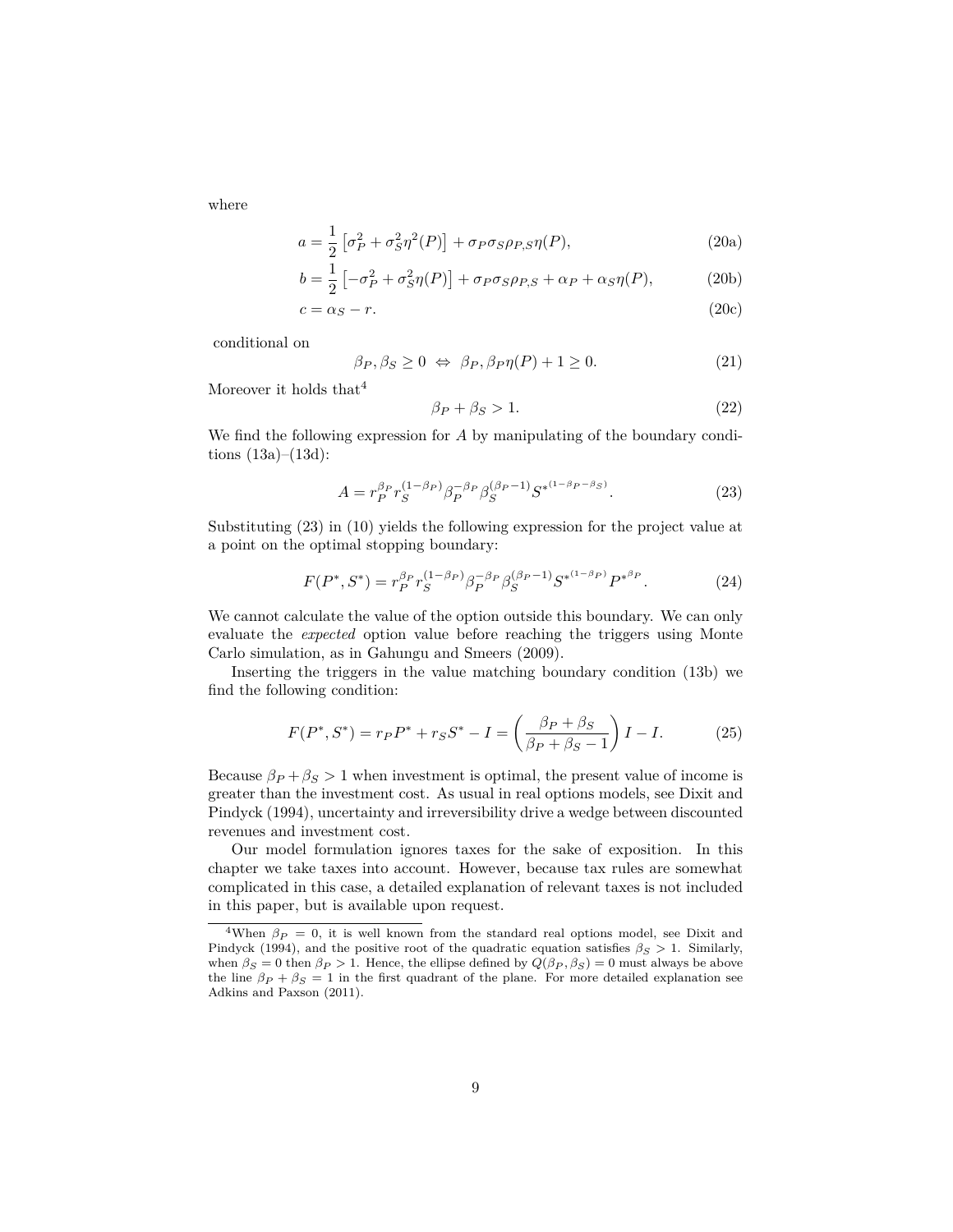### **3.2 Example**

We now illustrate our model by an example. The chosen parameters belong to a fictitious, yet representative power plant. These are displayed in Table 2. In particular, the investment cost is representative of the average power plant investment cost in our data set. Subsidies are awarded immediately and have known duration equal to be 15 years. The parameters  $T_{S_1}$  and  $T_{S_2}$  are thus deteministic. We set their values accordingly.

#### [Table 2 about here.]

We calculateg the optimal stopping boundary for an electricity price ranging from  $0 \in /MWh$  to  $50 \in /MWh$ . For each electricity price, we find the minimum required subsidy level  $S^*$  for the investment to be optimal. The optimal boundary, displayed in Figure 1, is a nonlinear function of *P* and *S*.

#### [Figure 1 about here.]

This boundary divides the graph into two regions: the continuation region and the investment region. As long as the combination of a given electricity price and a given subsidy price is below this boundary, an investor should not invest. When the electricity price plus the subsidy price lie above the boundary, it is optimal to invest. At the boundary, investors are indifferent between these two choices. A more datailed discussion of the shape of this curve can be found in Boomsma and Linnerud (2015). We can infer from Figure 1 that subsidies are required even when the electricity price is  $50 \in /MWh$ .

# **4 Data**

Our data set consists of 214 licenses to build small hydropower plants granted by Norwegian Water Resources and Energy Directorate (NVE) during the period 2001–2008. NVE stores information concerning applications and licenses such as application date, license date, rated power, expected annual production and investment cost. We conducted interviews<sup>5</sup> to gather information about

 $5$ The survey was conducted as telephone interviews. We did not use a formal questionnaire. But, we had agreed upon questions to ask. The interviews worked as a control on the correctness of the NVE information. 1) We checked if the license ownership information in the NVE database still was correct, and if it had changed, we asked for the date. 2) We checked the timing of the investment decision, if a decision had been made. 3) We checked the expected investment cost, capacity (MW) and production (GWh) at the time the investment decision was made, and if no decision had been made we asked the questions with respect to today. 4) We checked if there had been any no-economic constraints that have prevented the license owner from making the investment decision, and if so what type of constraint and for what period. This information was used to complement and improve the information gathered from the NVE database. We revised the information on timing of the investment decision, expected investment costs, ownership and production. We also used two dummy variables–one for whether we had interviewed the license owner or only relied on NVE data and one for whether investments had been prevented by non-economic constraints.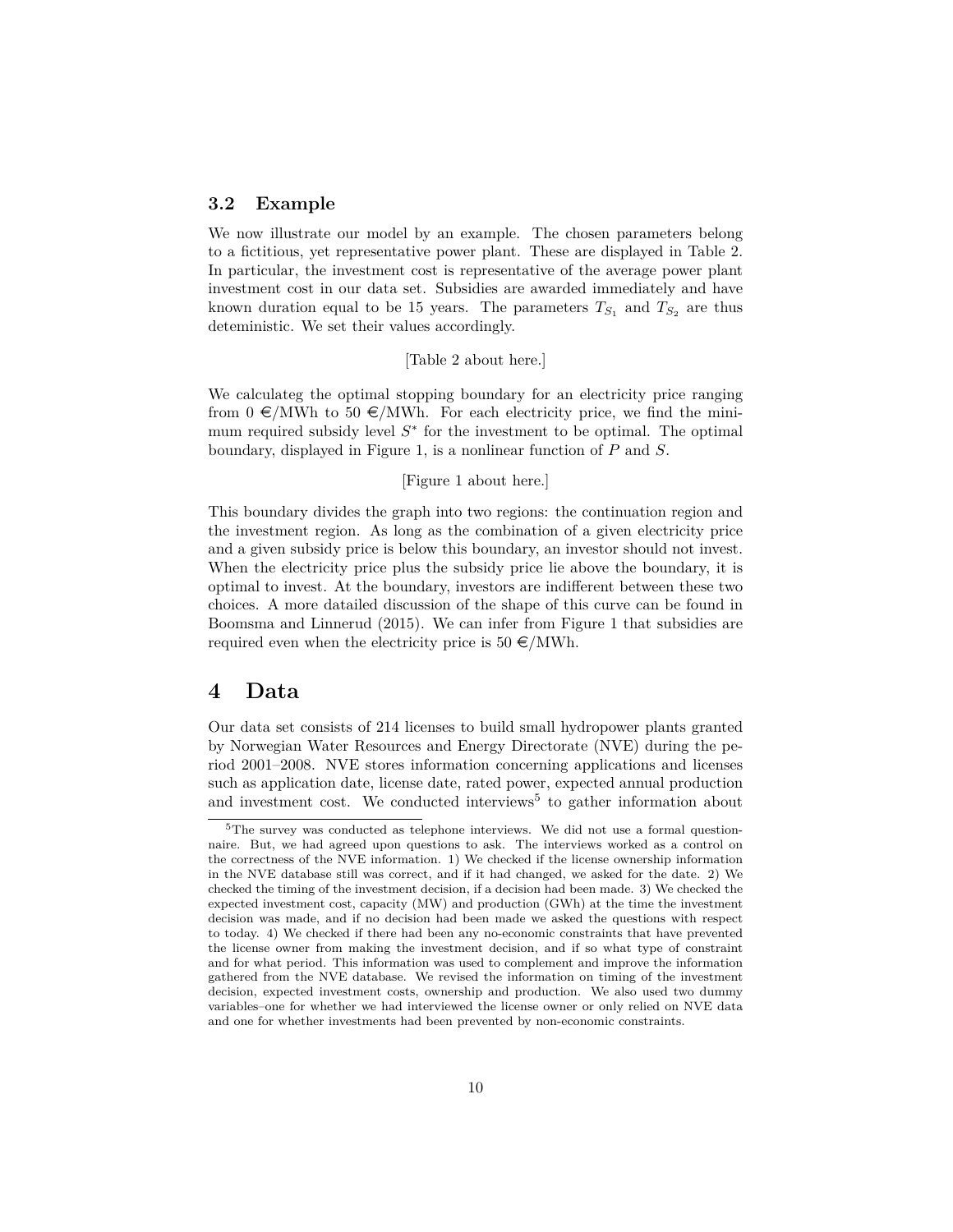investors' expectations regarding subsidies and profitability, possible delays and whether the costs and size of the plant deviated from the original application.

We set the common rate for maintanace cost per unit of production capacity for all the power plants at  $9 \in /MWh$  in 2012, in line with Linnerud et al. (2014). For years prior to 2012 we deflated this figure to obtain maintenance cost that grows at a rate of 2.5%.

When conducting our survey we strived to obtain the expected investment cost at the time the decision to invest was made. If a decision was not yet made, we tried to obtain the most current cost estimate. In cases where the investor did not remember exactly the relevant cost, either the cost from the license application or the actual incurred investment outlay was used. To obtain the relevant cost in each year for which the investor possessed a license, inflated or deflated the figure we received from the investor according to the NVE Hydropower Index. Due to lack of data, we assumed that the growth rate of investment cost in 2011 and 2012 is equal to the growth rate in 2010.

The revenue from operating a hydropower plant depends on the annual production. Future production depends on snow and rain precipitation, but it is impossible to forecast it years ahead. As a proxy for production we have used the expected annual production.

Electricity price was obtained from Nord Pool spot and cerrtificate price was obtained from Svensk Kraftmäkling. We calculated the correlation between the yearly electricity and green certificate price changes and found it to be very close to zero. Nevertheless, investors might have expectated, as economic intuition suggests, that such price changes were in fact negatively correlated. We have therefore chosen to use a correlation of −0*.*5 in our calculations.

Our calibrated model uses after-tax cash flows of the project. The required return on investment was calculated using the capital asset pricing model (CAPM) on an after-tax basis. As a proxy for the risk free rate we used the interest rate on 5-year government bonds from Norges Bank, 4.5%. The market risk premium was set to 5%.<sup>6</sup> In calculation of required returns we use beta of 0*.*7 as recommended by Gjølberg and Johnsen (2009).

# **5 Results**

In this section we calculate the subsidies implied by both the real options model (subsection 5.1), the NPV rule (subsection 5.2) and compare these results (subsection 5.3). We evaluate the investment decision for each power plant in the years in which investors had an active license. The parameters are updated in each year, representing the available information presumably known by the investor at that time. In the year the investor chose to invest we calculate the real options implied subsidy level, *S* ∗ , required for the investment to be optimal given the current electricity price. We cannot calculate the required subsidy for an investor who did not invest. However, we can still calculate what would

 $6A$  survey of Fernandez et al. (2011) finds that a median market risk premium that finance and economics professors, analysts, and managers of companies in Norway use is 5%.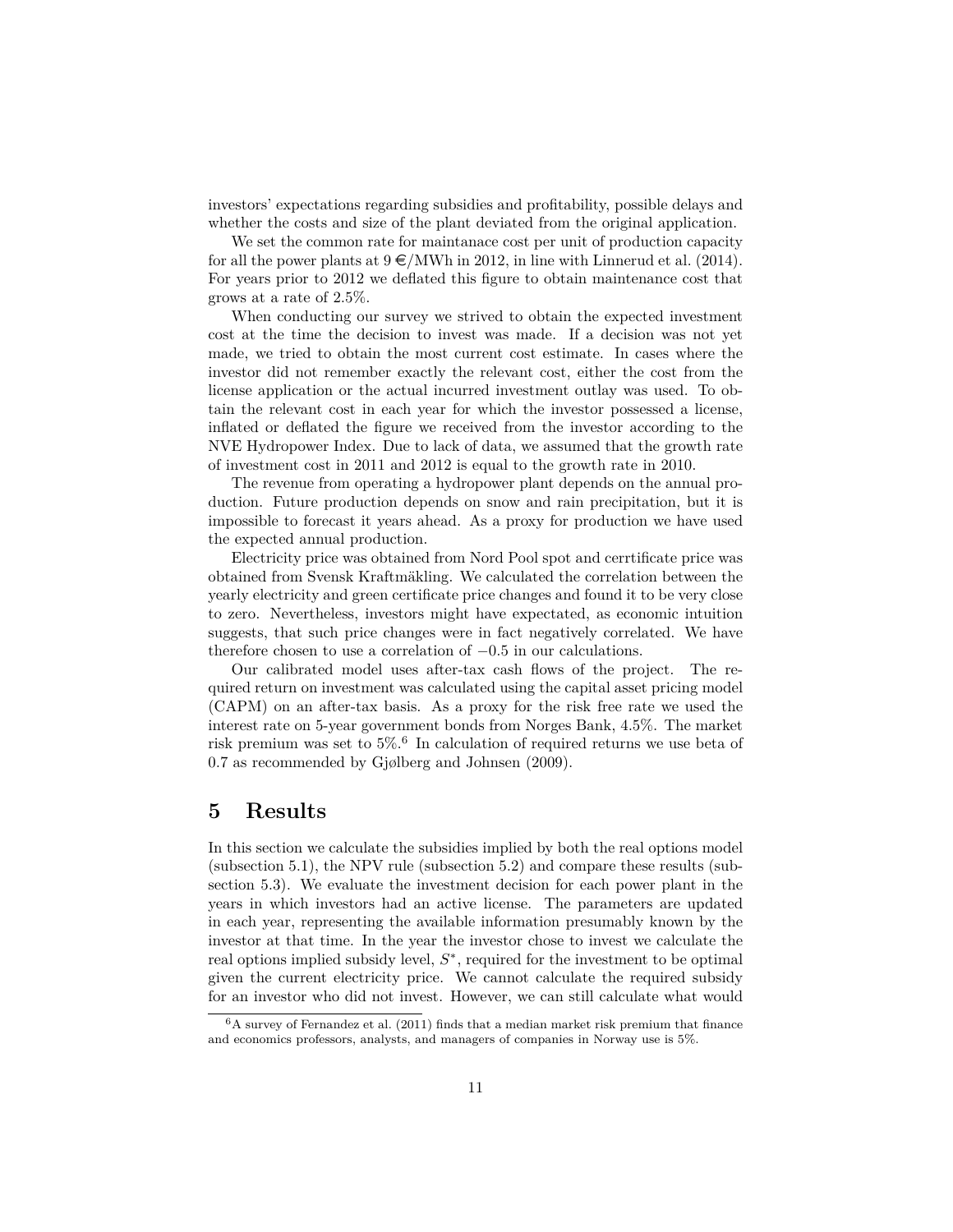be the implied subsidy for this investor if he had invested, *S* ∗ |*ni*. Since the investor did not invest, he required in reality higher subsidy than  $S^*|ni$ .  $S^*|ni$ is therefore just the lower bound of the required subsidies for investor who did not invest. Thus, for each year we divide investors into two groups: those who invested in a given year and those who could, but did not. The cases in which an investor could not invest for external reasons are excluded.

For both investor groups we also calculate the corresponding subsidy levels that make the NPV of the investment equal to zero. Such subsidy values trigger investment assuming NPV rule is used. Table 3 summarizes our results, which we discuss in subsections 5.1–5.3.

[Table 3 about here.]

### **5.1 Real Options Approach**

Figure 2 displays the average real options implied subsidies,  $S^*|i$  and  $S^*|ni$ , and the Swedish certificate price during the considered time period.

### [Figure 2 about here.]

If investors invested according to the real options model and the green certificate price in Sweden represented their expected subsidies, then the implied subsidies of an investor who invested should be approximately equal to the price of the green certificates.<sup>7</sup> The required subsidy level when the investor did invest is close to the certificate price in the years 2003–2010, but is higher than the latter in the years 2011 and 2012. Both the magnitude and the evolution of the subsidy, apart from a slight hike in 2005, are similar to the price of certificates.<sup>8</sup> This finding suggest that investors had a long perspective regarding Swedish certificate prices when they invested. The implied required subsidy levels for the investors that did not invest are generally higher than both the implied required subsidies for the investors that did invest and the certificate price.<sup>9</sup> This comparison indicates rational investment behavior in the sense that investors who deferred investing required higher subsidies than investors who did invest. Additionally, as the required subsidy levels for the investors who did not invest are generally higher than the certificate prices, it would not have been optimal to invest if had expectations been in line with the certificate prices. Investor would have consequently waited as postulated by real options theory.

<sup>&</sup>lt;sup>7</sup>If the expected subsidy was below the required subsidy, the investor would not have invested. If the expected subsidy was above the required subsidy, the investor should have already invested.

<sup>8</sup>We are comparing expected subsidies with current price of green certificates because green certificates are tradable instruments and therefore their expected future price is the current price.

 $9$ We run a statistical test to compare the mean required subsidies of investors who did not invest with the mean implied required subsidies of investors who invested and with the mean green certificate prices. In both cases the difference in means is statistically significant with a p-value smaller than 0.001%.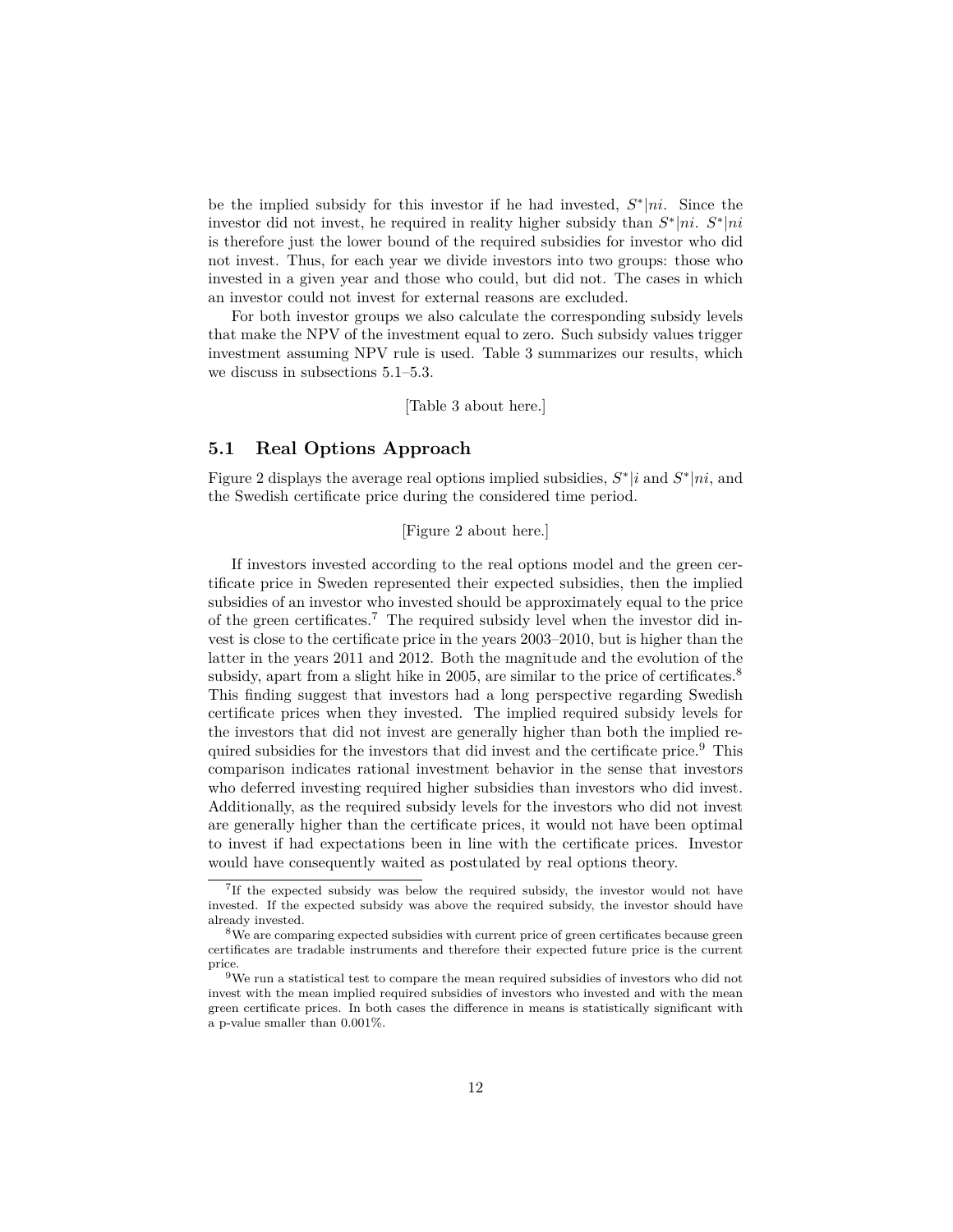## **5.2 NPV Approach**

If a now-or-never investment approach is applied, the corresponding decision rule is the NPV rule. If we consider the NPV excluding subsidies at the time of investment, we can study the investors' expectations about subsidies assuming that they followed the NPV rule. Investment occurred for 122 and 68 plants with positive and negative NPV, respectively, for a total 190 investment decisions.

The investor is indifferent to investing if the investment NPV is zero. Setting the NPV including subsidies to zero, we can find the minimum subsidy level required for investment. Figure 3 displays average implied subsidies and the Swedish certificate prices. The average implied minimum required subsidy level on average for those who invested is negative in most years, 8 out of 10. As the certificate price cannot be negative, we interpret the negative numbers such that the investor would be willing to invest even without subsidies. Interpretation of this conjectured behavior might be that the investors did not expect subsidies at all when they invested. The reasons for this could be that the investors did not rely on the government's promises and only invested if they had a positive NPV, even without subsidies. For example, some investors claimed "We did not dare to believe in revenue from certificates." and "We started production without even considering revenue from certificates. We have the financial resources to manage without". This show that investors could be risk averse (Pratt, 1964) and relying on subsidies before a scheme is implemented imposes a risk. Also, investors might not get the necessary financial support to make an investment decision with negative NPV, as banks do not grant loans based on uncertain expectations.

#### [Figure 3 about here.]

In 2005 and 2007 the required subsidy level is positive, which implies that someone invested with negative NPV. This can be explained by three possibilities. The first, and the most likely according to us, is that the investors did actually expect subsidy. The second possibility is that the negative NPV could be caused by other factors not captured by the model, while the third is that the investor did not expect subsidies and behaved irrationally.

We believe, based on the results and our interviews with investors, that some of the investors expected subsidies. An investor who decided to invest in 2007 said for example: "We expected to receive certificates given promises that everyone who invested after 2004 would receive support". Another who invested in 2009, just a few months before the new transitional agreement was set, said "It was a big disappointment. We were sure we would receive certificates".

In the cases where the license holder did not choose to invest, the required subsidy is positive on average. Thus, we have negative NPV on average and according to the NPV rule one should not invest if you have negative NPV. Thereby, the results display rational investment behavior given that the investor did not rely on subsidies. Nevertheless, we cannot rule out the plausible explanation that the investors were waiting for more information or better market conditions, in accordance with real options theory. The average required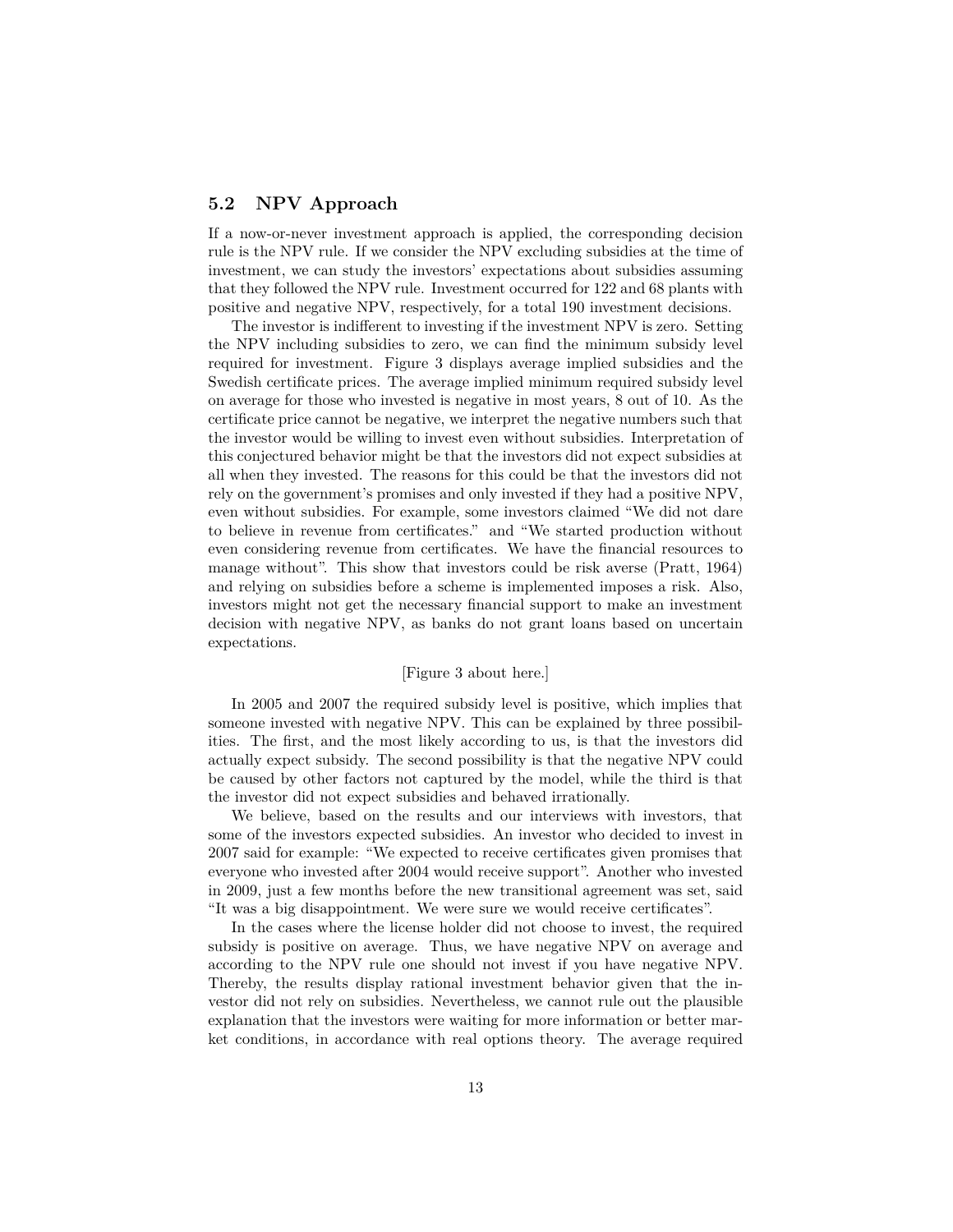subsidy for the investors that did not invest is in fact negative in 5 out of 10 years, meaning that the NPV was positive half of the time. Thus, according to the NPV rule they should have invested. This negates the validity of the NPV in our case, and we therefore do not regard it as the best descriptor of the investment behavior in our case.

### **5.3 Comparison**

We know from interviews that quite a lot of investors expected subsidies.<sup>10</sup> We therefore assume that investors expected a subsidy and took the current Sweedish certificate price as a proxy for the expected future subsidy. Given this assumption, we can evaluate whether investors' decision to invest or to not invest was in accordance with considered investment rule, be it either NPV or real options theory. This evaluation depends on the comparison between certificate price  $P_{certificance}$  and implied subsidy  $S(S^*)$  in case of real options theory and  $S^{NPV}$  in case of the NPV rule). If the subsidy implied (required) by a given investment rule was below the certificate price, then the investor should have invested according to this rule. If investors invested in such a situation, it is an evidence in favour of the considered investment rule. If investor did not invest, it is a piece of evidence against the considered investment rule. This is summarized in Table 4.

#### [Table 4 about here.]

This way we can easily evaluate whether investment decisions are consistent with the NPV and real options investment rule. The results are summarized in Tables 5 and 6. From Table 5 we can see that there are 16 cases in favor of real options theory and only 3 cases against. From Table 6 we can see that NPV rule is supported only in 10 cases and there is also 10 cases aginst the NPV rule. The results favor an investment behavior predicted by real options theory over the NPV rule. The real options model implies subsidies in line with the level of the Swedish certificate prices.

[Table 5 about here.]

[Table 6 about here.]

# **6 Conclusion**

This study examines the investor behavior in 214 small hydropower projects in Norway. Our primary interest is to evaluate whether investors follow the real options or the net present value approach in making decision whether or not to invest. Our goal is to investigate whether investors act consistently with the

 $^{10}\rm{Such}$  a question was not part of our questionnaire. We obtained this information as a byproduct of conducting interviews by simply listening to investors. As a result, we are unable to provide an exact fraction of investors that expected subsidies.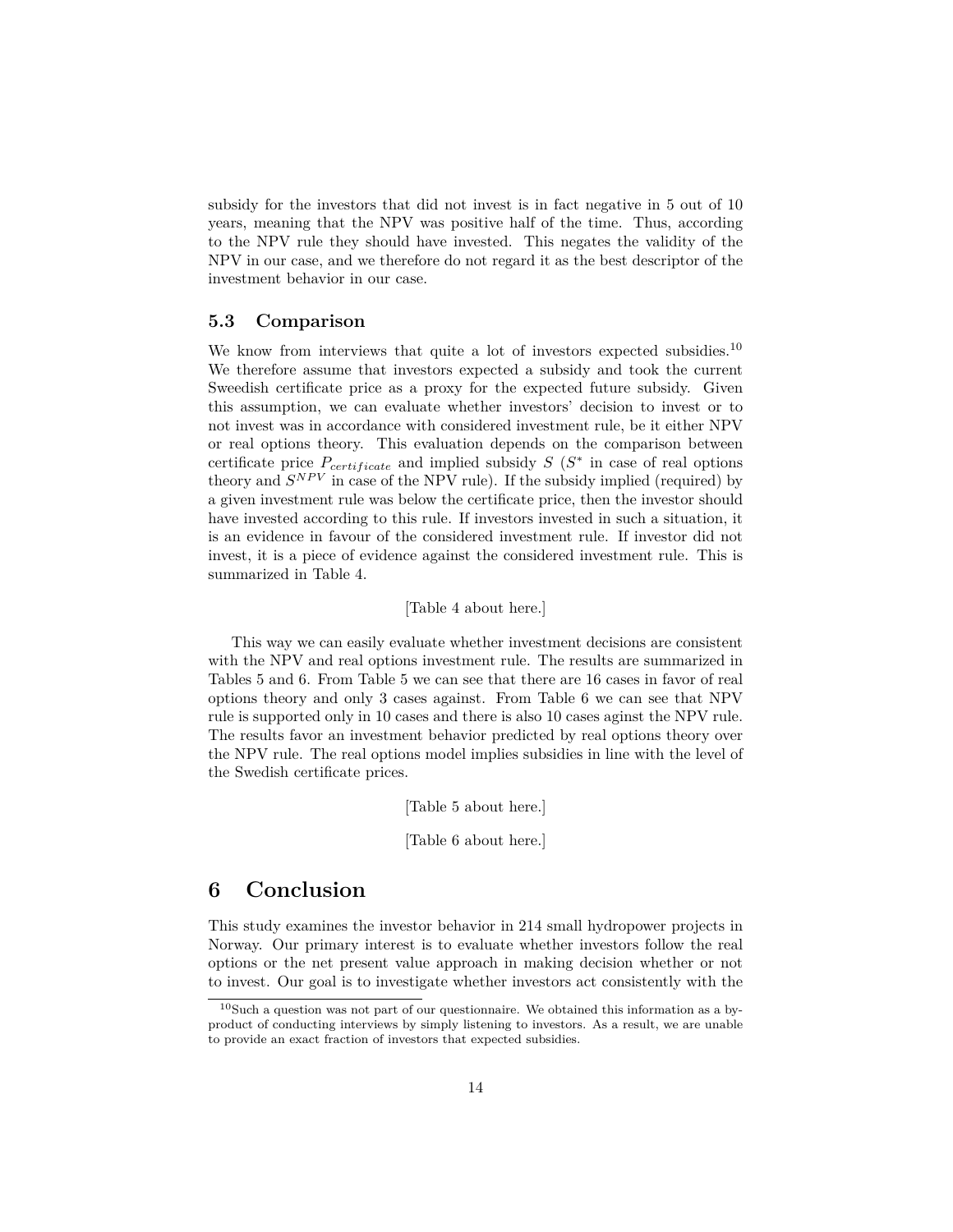real options model, even though we know (from interviews) that they do not use this model directly.

We address this issue indirectly. If we assume a specific investment decision rule used by investors (implicitly or explicitly), we can infer the level of subsidies implied by their decision to invest (or not invest). We consider the real options and net present value decision rule, calculate implied subsidies and compare them to the actual subsidies observed in a very closely related market, Sweden.

Our empirical analysis provides support for investor behavior consistent with the real options decision rule. At the time investment decision was made, the implied subsidy according to a real options rule was comparable in size to the current Swedish certificate price. Furthermore, we find that the evolution in implied subsidies follows the predicted trend based on publicly available information published by the government as well as certificate price in Sweden.

On the contrary, the net present value rule implies that investors on average did not expect any subsidies and we know from the interviews with investors that some of them expected subsidies. Thus, we conclude that the two-factor real options decision rule is consistent with the observed investment behavior.

# **References**

- Adkins, R. and D. Paxson (2011): "Renewing assets with uncertain revenues and operating costs," *Journal of Financial and Quantitative Analysis*, 46, 785–813.
- $-$  (2015): "Subsidies for renewable energy facilities under uncertainty," *The Manchester School*.
- Amundsen, E. S. and J. B. Mortensen (2001): "The Danish green certificate system: Some simple analytical results," *Energy Economics*, 23, 489–509.
- Bøckman, T., S.-E. Fleten, E. Juliussen, H. J. Langhammer, and I. REVDAL (2008): "Investment timing and optimal capacity choice for small hydropower projects," *European Journal of Operational Research*, 190, 255– 267.
- Black, F. and M. Scholes (1973): "The Pricing of Options and Corporate Liabilities," *Journal of Political Economy*, 81, 637–654.
- Blyth, W., R. Bradley, D. Bunn, C. Clarke, T. Wilson, and M. Yang (2007): "Investment risks under uncertain climate change policy," *Energy Policy*, 35, 5766–5773.
- BOOMSMA, T. K. AND K. LINNERUD (2015): "Market and policy risk under different renewable electricity support schemes," *Energy*, 89, 435–448.
- BOOMSMA, T. K., N. MEADE, AND S.-E. FLETEN (2012): "Renewable energy investments under different support schemes: A real options approach," *European Journal of Operational Research*, 220, 225–237.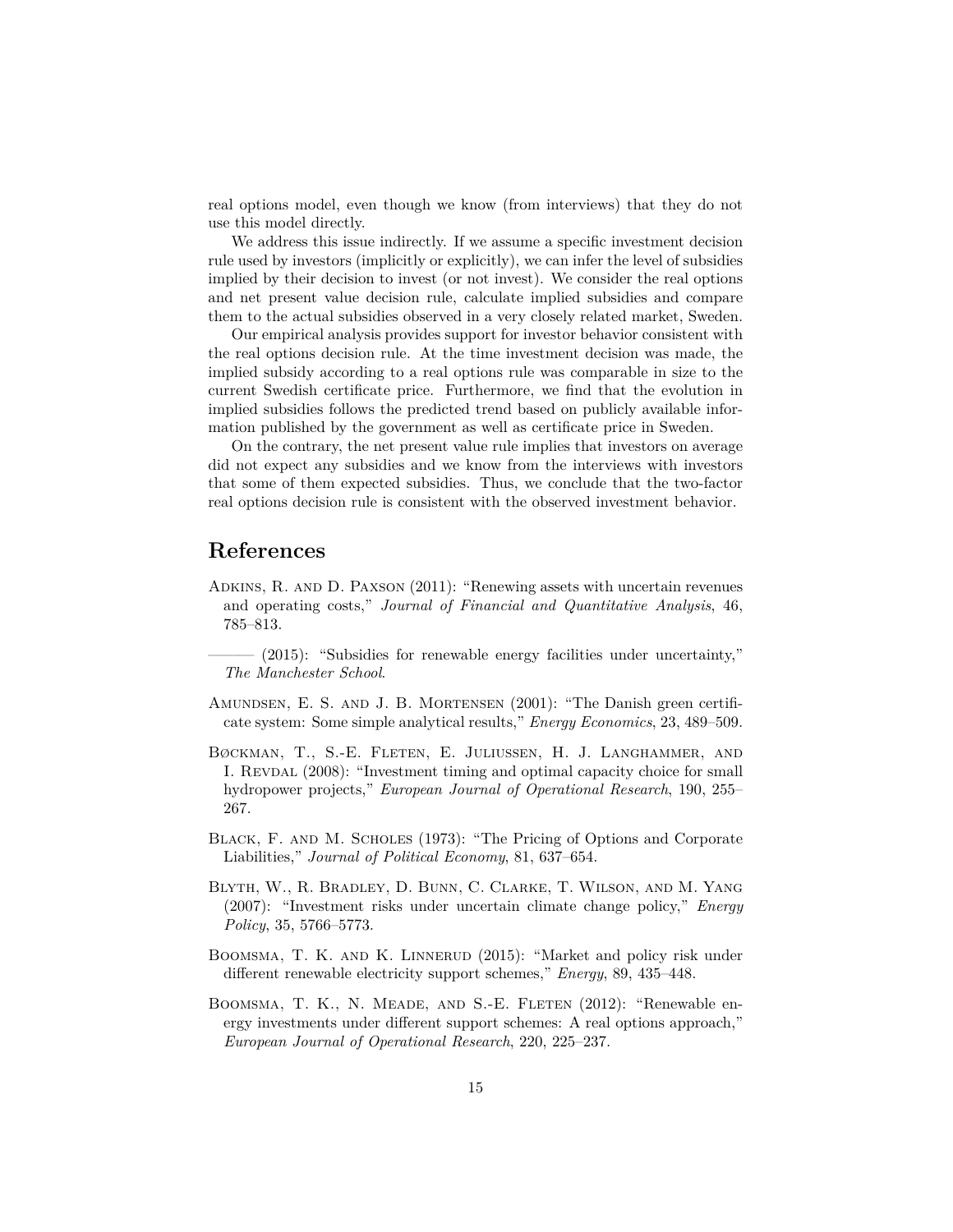- Brennan, M. J. and E. S. Schwartz (1985): "Evaluating Natural Resource Investments," *The Journal of Business*, 58, 135–157.
- Carley, S. (2011): "The Era of State Energy Policy Innovation: A Review of Policy Instruments," *Review of Policy Research*, 28, 265–294.
- DIXIT, A. K. AND R. S. PINDYCK (1994): *Investment under uncertainty*, Princeton University Press.
- EIA (2007): "Climate Policy Uncertainty and Investment Risk," Tech. rep., International Energy Agency.
- Fernandes, B., J. Cunha, and P. Ferreira (2011): "The use of real options approach in energy sector investments," *Renewable and Sustainable Energy Reviews*, 15, 4491–4497.
- Fernandez, P., J. Aguirreamalloa, and L. C. Avendaño (2011): "Market risk premium used in 56 countries in 2011: A survey with 6,014 answers," IESE Business School Working Paper.
- FLETEN, S.-E., E. HAUGOM, AND C. J. ULLRICH (2011): "Keeping the Lights On Until the Regulator Makes Up His Mind!" Working paper.
- Fleten, S.-E., K. M. Maribu, and I. Wangensteen (2007): "Optimal investment strategies in decentralized renewable power generation under uncertainty," *Energy*, 32, 803–815.
- FLETEN, S.-E. AND G. RINGEN (2009): "New Renewable Electricity Capacity under Uncertainty: The Potential in Norway," *Journal of Energy Markets*, 2, 71–88.
- FRISTRUP, P. (2003): "Some challenges related to introducing tradable green certificates," *Energy Policy*, 31, 15–19.
- Gahungu, J. and Y. Smeers (2009): "MultiAssets Real Options," *ECORE Discussion Paper*.
- Gjølberg, O. and T. Johnsen (2009): "Investeringer i produksjon av fornybar energi: Hvilket avkastningskrav bør legges til grunn?" *Praktisk Økonomi & Finans*, 25, 77–95.
- HASSETT, K. A. AND G. E. METCALF (1999): "Investment with Uncertain Tax Policy: Does Random Tax Policy Discourage Investment," *The Economic Journal*, 109, 372–393.
- JENSEN, S. G. AND K. SKYTTE (2002): "Interactions between the power and green certificate markets," *Energy Policy*, 30, 425–435.

 $(2003)$ : "Simultaneous attainment of energy goals by means of green certificates and emission permits," *Energy Policy*, 31, 63–71.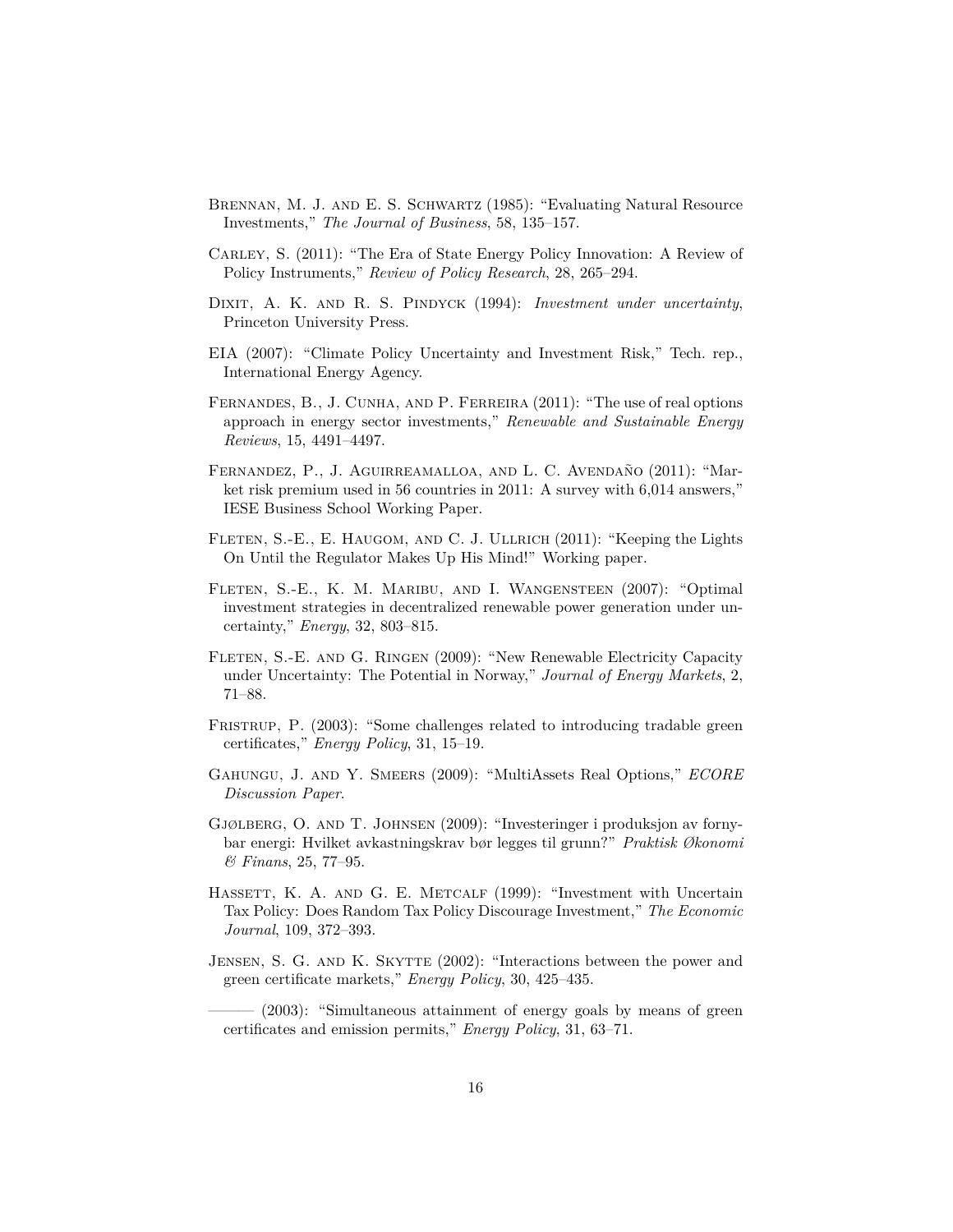- Kellogg, R. (2014): "The Effect of Uncertainty on Investment: Evidence from Texas Oil Drilling," *American Economic Review*, 104, 1698–1734.
- Linnerud, K., A. M. Andersson, and S.-E. Fleten (2014): "Investment timing under uncertain renewable energy policy: An empirical study of small hydropower projects," *Energy*, 78, 154–164.
- MAUER, D. C. AND S. H. OTT (1995): "Investment under Uncertainty: The Case of Replacement Investment Decisions," *Journal of Financial and Quantitative Analysis*, 30, 581–605.
- McDonald, R. and D. Siegel (1986): "The value of waiting to invest," *The Quarterly Journal of Economics*, 101, 707–728.
- Merton, R. C. (1973): "Theory of Rational Option Pricing," *The Bell Journal of Economics and Management Science*, 4, 141–183.
- Ministry of Petroleum and Energy (2002): "Om innenlands bruk av naturgass mv." Parliamentary report no. 9 (2002–2003).

 $-$  (2003): "Investeringer i fornybar elektrisitet," Press release no. 138/03.

——— (2004): "Lov om pliktige elsertifikater på høring," Press release no. 133/04.

——— (2005): "Svensk-norsk elsertifikatmarked," Press release no. 20/05.

 $-$  (2006a): "Felles sertifikatordning lar seg ikke gjennomføre – for dyrt for norske forbrukere," Press release no. 26/06.

 $(2006b)$ : "Støtteordningen for elektrisitetsproduksjon fra fornybare energikilder," Press release no. 135/06.

——— (2007): "Nye samtaler med Sverige om grønne sertifikater til fornybar energi," Press release no. 173/07.

——— (2009a): "Enige om prinsippene for et felles elsertifikatmarked," Press release no. 102/09.

——— (2009b): "Overgangsordning for elsertifikatmarkedet på plass," Press release no. 143/09.

——— (2010): "Norge og Sverige enige om et felles elsertifikatmarked," Press release no. 117/10.

——— (2011): "Lov om elsertifikater," Propsition 101 L.

Moel, A. and P. Tufano (2002): "When Are Real Options Exercised? An Empirical Study of Mine Closings," *Review of Financial Studies*, 15, 35–64.

MORTHORST, P. E. (2000): "The development of a green certificate market," *Energy Policy*, 28, 1085–1094.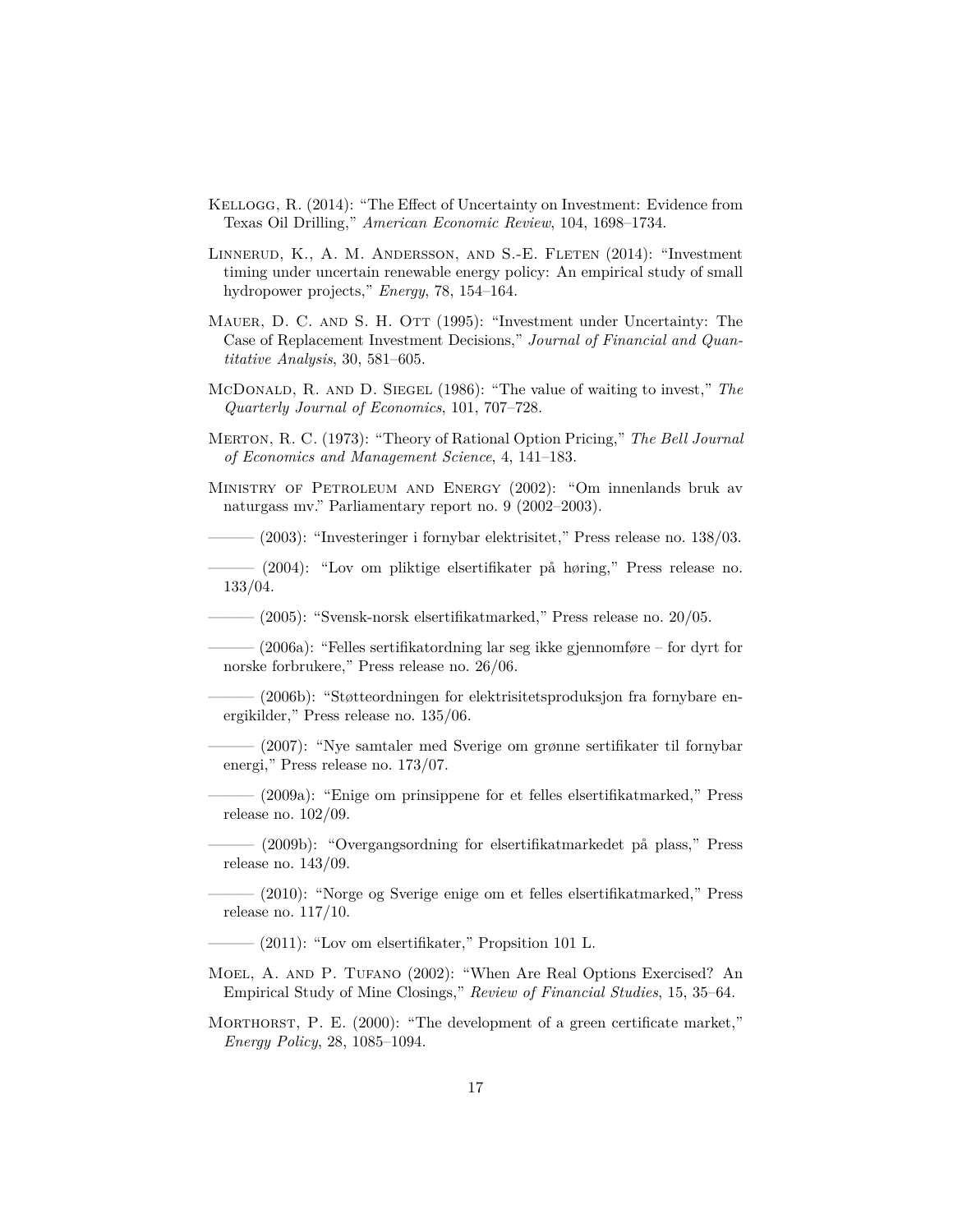- Myers, S. C. (1977): "Determinants of corporate borrowing," *Journal of financial economics*, 5, 147–175.
- NVE (2012): "Energi i Norge," Leaflet based on information from Statistics Norway published by Norwegian Water Resources and Energy Directorate.
- PADDOCK, J. L., D. R. SIEGEL, AND J. L. SMITH (1988): "Option Valuation of Claims on Real Assets: The Case of Offshore Petroleum Leases," *Quarterly Journal of Economics*, 103, 479–508.
- PRATT, J. W. (1964): "Risk Aversion in the Small and in the Large," *Econometrica*, 32, 122–136.
- Quigg, L. (1993): "Empirical testing of real options-pricing models," *The Journal of Finance*, 48, 621–640.
- Ritzenhofen, I. and S. Spinler (2016): "Optimal design of feed-in-tariffs to stimulate renewable energy investments under regulatory uncertainty — A real options analysis," *Energy Economics*, 76–89.
- RODRIK, D. (1991): "Policy uncertainty and private investment in developing countries," *Journal of Development Economics*, 36, 229–242.
- Rohlfs, W. and R. Madlener (2011): "Valuation of CCS-ready coal-fired power plants: a multi-dimensional real options approach," *Energy Systems*, 2, 243–261.
- Schaeffer, G. J., M. G. Boots, J. W. Martens, and M. H. Voogt (1999): "Tradable Green Certificates – A New Market-based Incentive Scheme for Renewable Energy: Introduction and Analysis," Report ECN-I-99-004, ECN.
- SECOMANDI, N. (2010): "On the pricing of natural gas pipeline capacity," Man*ufacturing & Service Operations Management*, 12, 393–408.
- TOURINHO, O. A. (1979): "The Option Value of Reserves of Natural Resources," Ph.D. thesis, University of California, Berkeley.
- Yang, M., W. Blyth, R. Bradley, D. Bunn, C. Clarke, and T. Wilson (2008): "Evaluating the power investment options with uncertainty in climate policy," *Energy Economics*, 30, 1933–1950.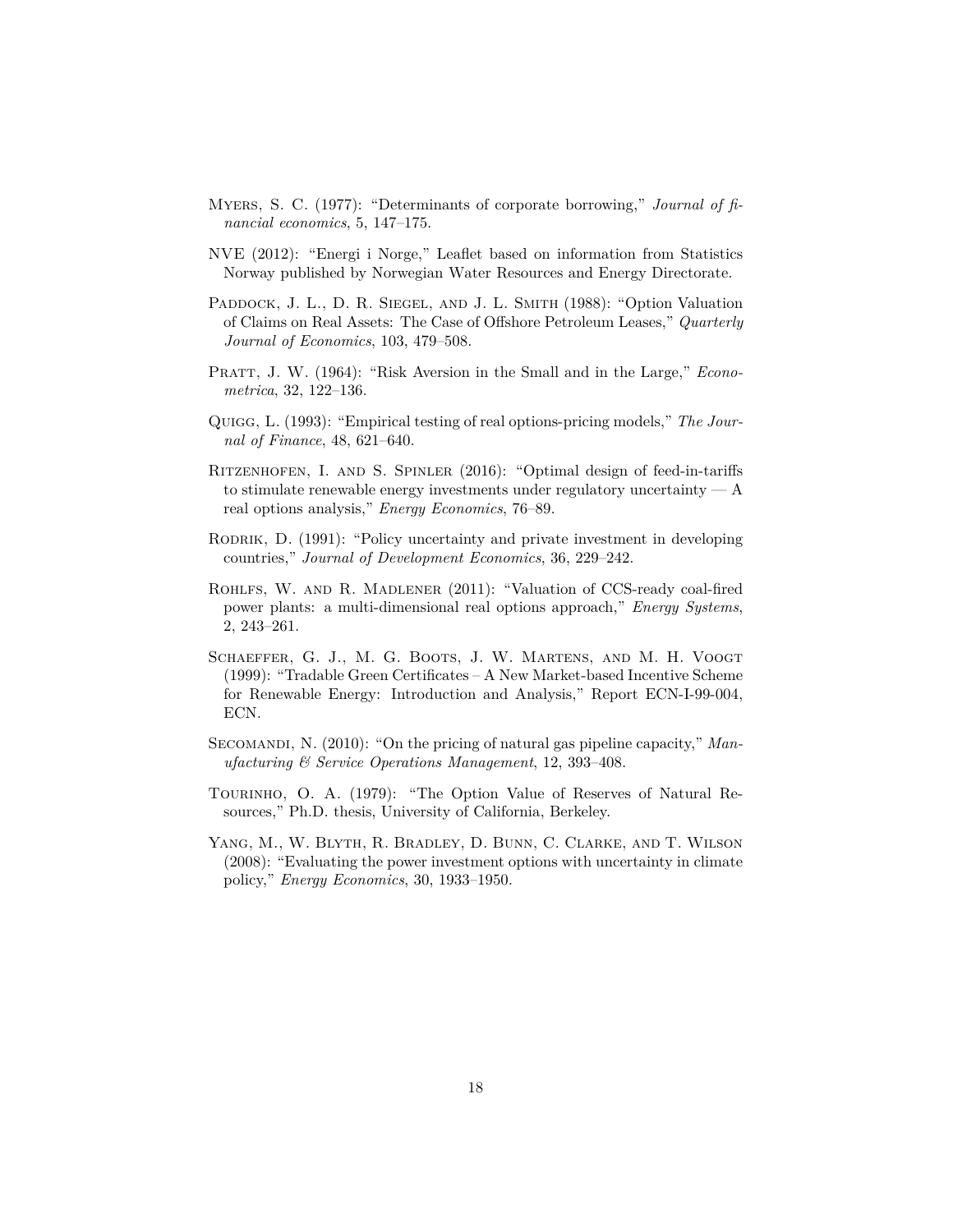

Figure 1: The optimal stopping boundary for a hypothetical power plant.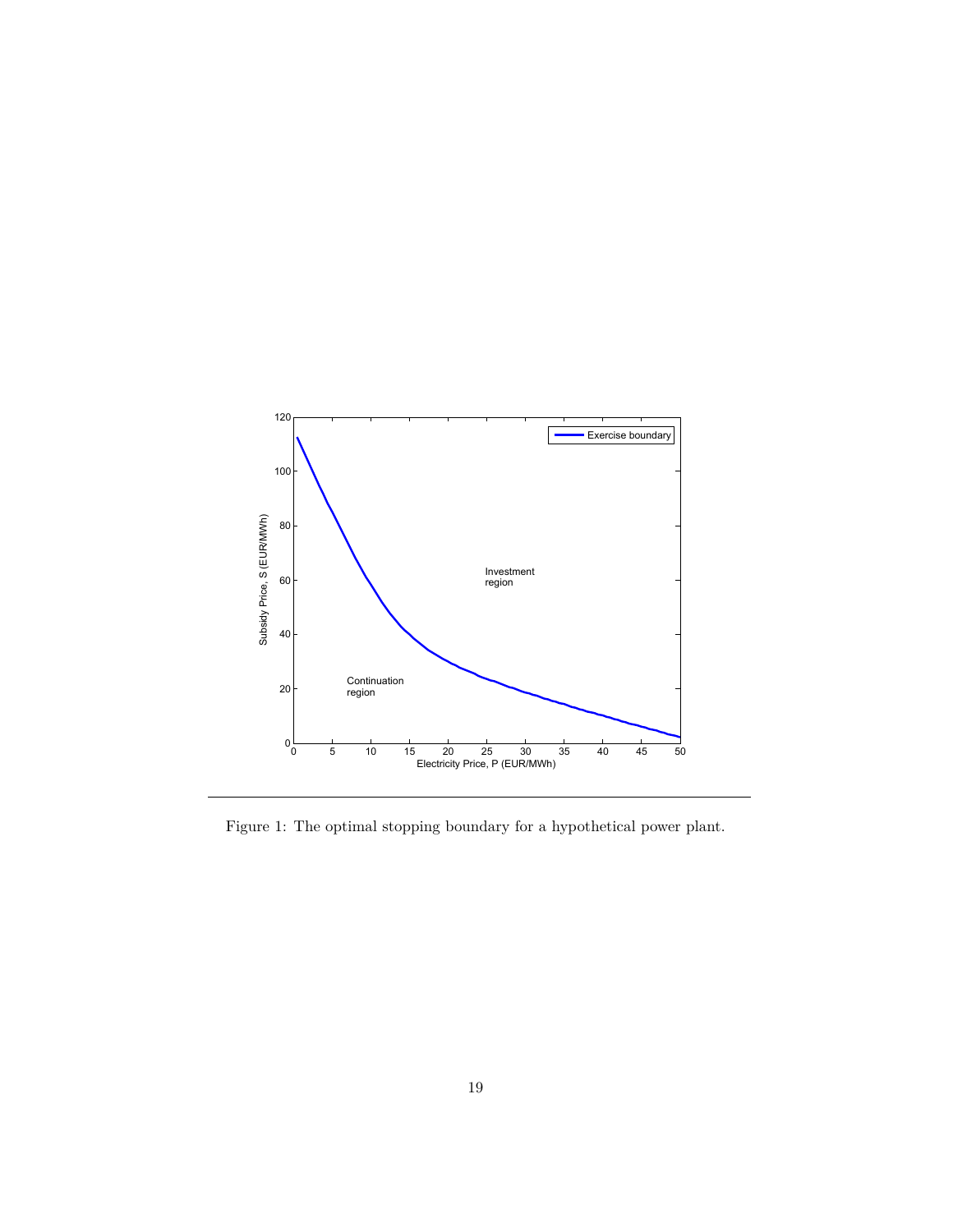

Figure 2: Actual and implied certificate prices using the real options rule.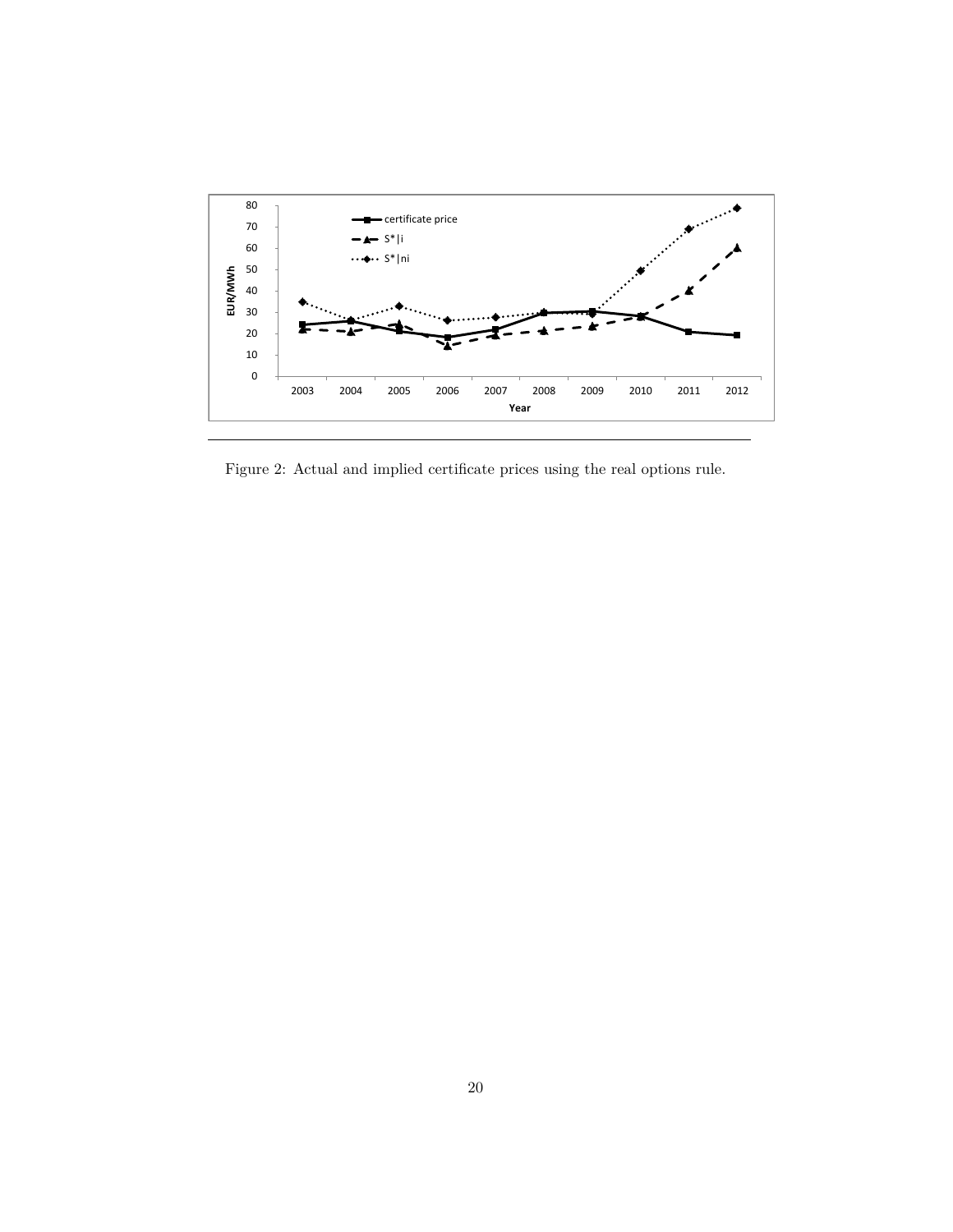

Figure 3: Actual and implied certificate prices using the NPV rule.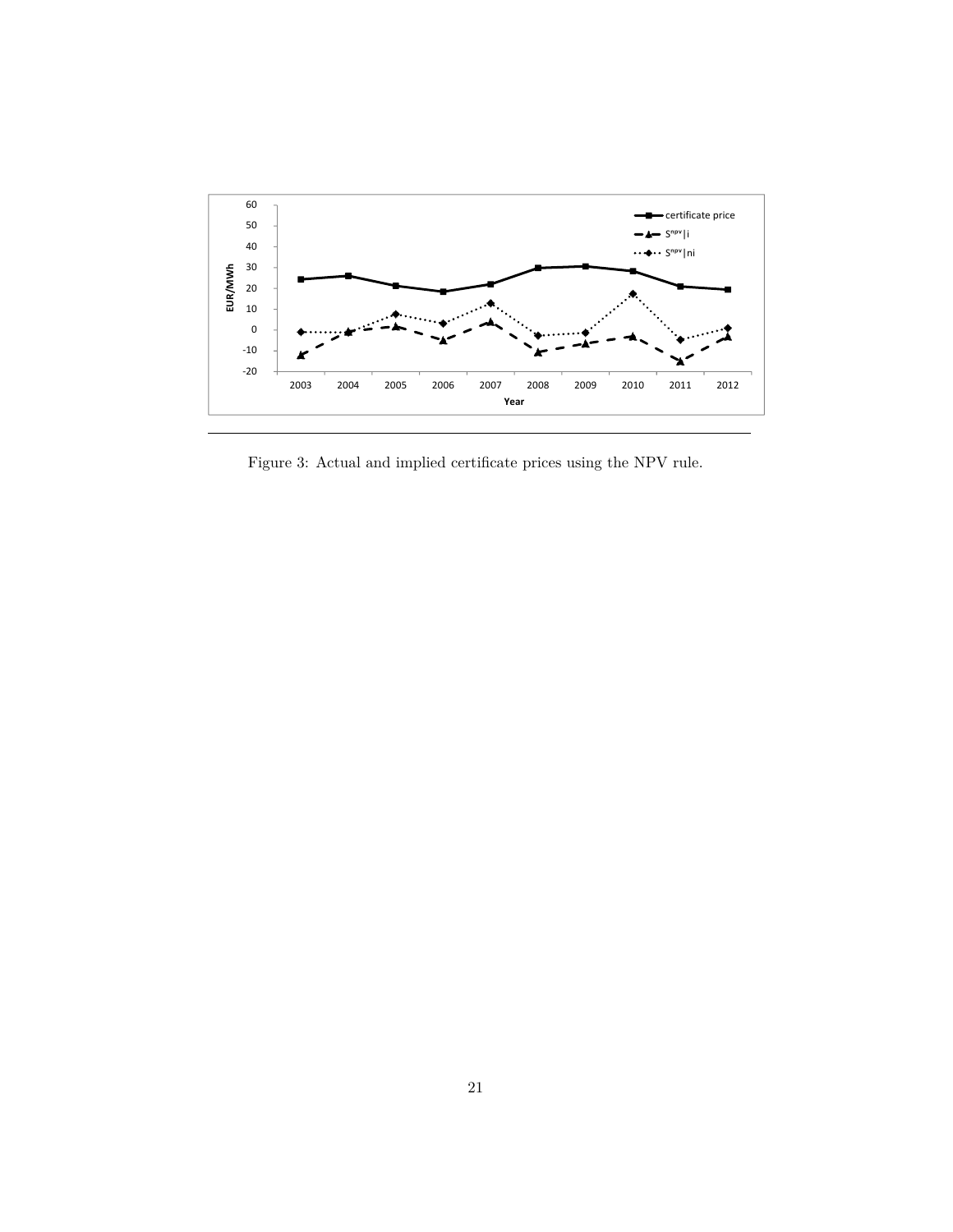|  |  | Table 1: Information published by the Norwegian Government. |
|--|--|-------------------------------------------------------------|
|  |  |                                                             |

| Year       | Information published by the Norwegian government                                                                                                                                                                                                                                                                                                                                                                                                                                                         | Planned        |
|------------|-----------------------------------------------------------------------------------------------------------------------------------------------------------------------------------------------------------------------------------------------------------------------------------------------------------------------------------------------------------------------------------------------------------------------------------------------------------------------------------------------------------|----------------|
|            |                                                                                                                                                                                                                                                                                                                                                                                                                                                                                                           | $_{\rm start}$ |
| 2002       | The Ministry of Petroleum and Energy expresses a positive view<br>about establishing an international certificate market and believe<br>Norway should participate in it (Ministry of Petroleum and En-<br>ergy, 2002).                                                                                                                                                                                                                                                                                    |                |
| 2003       | Parliament asks the Government to initiate a Norwegian/Swedish<br>certificate market.                                                                                                                                                                                                                                                                                                                                                                                                                     |                |
|            | The Petroleum and Energy Minister announces that power pro-<br>ducers who initiate construction after 1 January 2004 will have the<br>opportunity to participate in the scheme, even though a scheme<br>will only be established afterwards (Ministry of Petroleum and<br>Energy, 2003).                                                                                                                                                                                                                  | 2004           |
| 2004       | A draft of the Certificate Act is sent to external hearing. A start-<br>up date of 2006 is recommended by the Ministry (Ministry of<br>Petroleum and Energy, 2004).                                                                                                                                                                                                                                                                                                                                       | 2006           |
| $\,2005\,$ | A common market is delayed by one year (Ministry of Petroleum<br>and Energy, 2005).                                                                                                                                                                                                                                                                                                                                                                                                                       | 2007           |
| 2006       | At the start of the year the negotiations break down. Already es-<br>tablished policy instruments are said to be strengthened (Ministry<br>of Petroleum and Energy, 2006a).                                                                                                                                                                                                                                                                                                                               |                |
| 2007       | A feed-in premium will replace the certificate market. Hydropower<br>producers will receive $5\epsilon/MWh$ for production representing the<br>first 3MW of the installed capacity (Ministry of Petroleum and<br>Energy, 2006b).                                                                                                                                                                                                                                                                          | 2008           |
| 2008       | The feed-in premium is put on hold and negotiations with the<br>Swedish government are restarted (Ministry of Petroleum and En-<br>ergy, 2007).                                                                                                                                                                                                                                                                                                                                                           |                |
| 2009       | The Norwegian and Sweedish governments sign an agreement on<br>the basic principles for the common market with a planned 2012<br>date (Ministry of Petroleum and Energy, 2009a).<br>Transitional arrangements are decided for power plants built after<br>7 September 2009. For power plants with capacity not exceeding<br>1 MW the previous date, 1 January 2004, applies. The years<br>prior to 2012 will be withdrawn from the 15 years of certificates<br>(Ministry of Petroleum and Energy, 2009b). | 2012           |
| 2010       | The Norwegian and Sweedish governments sign a protocol con-<br>cluding the discussions on a system for renewable energy certifi-<br>cates (Ministry of Petroleum and Energy, 2010).                                                                                                                                                                                                                                                                                                                       | 2012           |
| 2011       | A draft of the Certificate Act is approved by the Council of State<br>(Ministry of Petroleum and Energy, 2011).                                                                                                                                                                                                                                                                                                                                                                                           | 2012           |

The table contains publicly available information on subsidies for the hydropower sector published by the Norwegian Government in the period 2002–2011.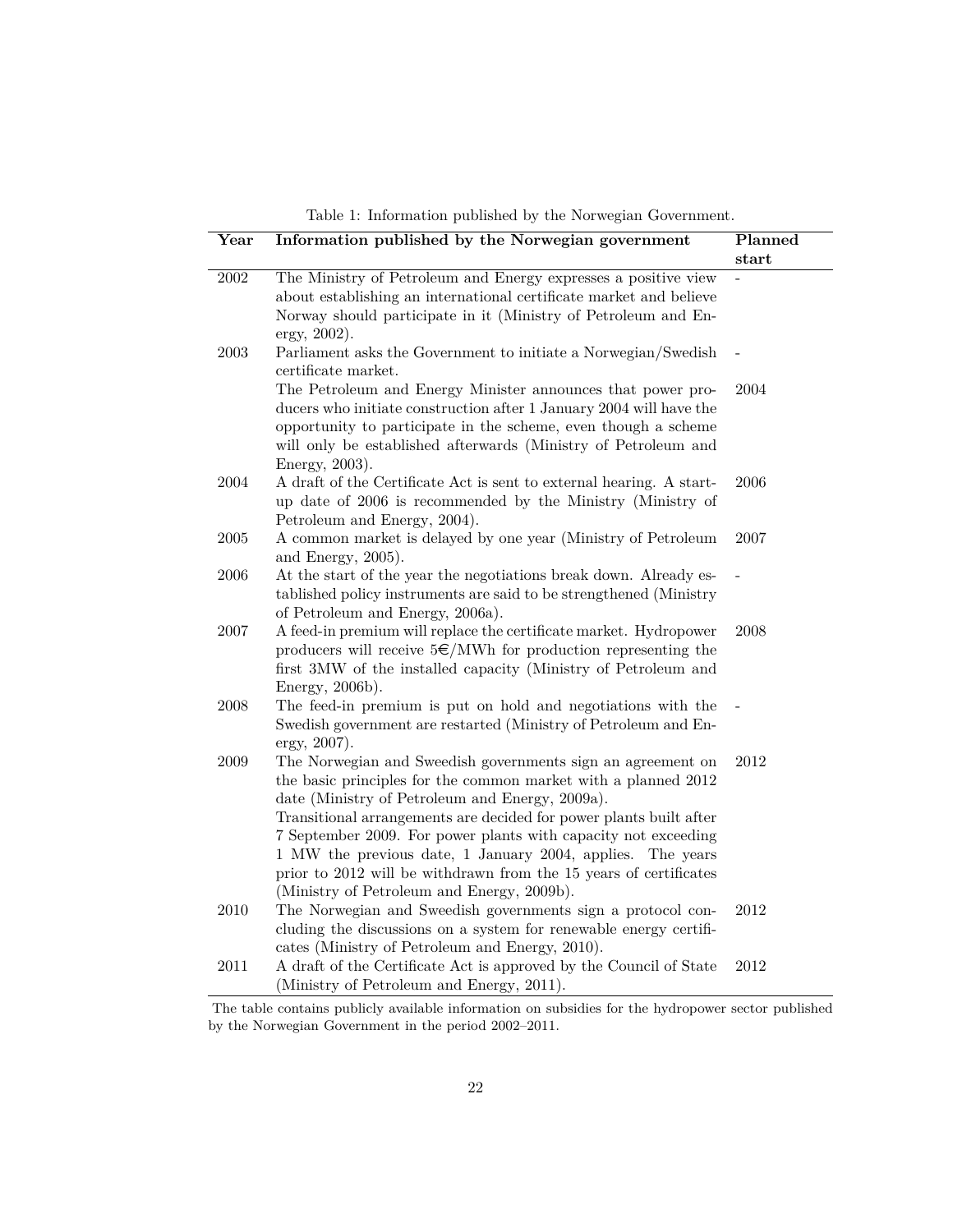Table 2: Parameter values for a hypothetical power plant.<br>Notation Parameter Value **Parameter**<br>Investment cost 350  $\epsilon/MWh$ *I*<sub>0</sub> Investment cost 350  $\epsilon/MWh$ <br>*C*<sub>0</sub> Start value annual maintenance cost 9  $\epsilon/MWh$  $c_0$  Start value annual maintenance cost *αP* Electricity price drift rate 2.5%<br>
Subsidy drift rate 2.5% *α*<sub>*S*</sub> Subsidy drift rate 2.5%<br> *σ*<sub>*P*</sub> Electricity price volatility 15% *σP* Electricity price volatility 15%<br> *σ<sub>S</sub>* Subsidy price volatility 15%  $\sigma_S$  Subsidy price volatility 15%<br>  $\sigma_{PS}$  Correlation -0.5  $\rho_{P,S}$  Correlation –0.5<br> *r* Required return 5% *r* Required return  $\begin{tabular}{ll} $T_{P_1}$ & \quad Revenue lag of electricity income \\ $T_{P_2}$ & \quad Lifespan of power plant \\ \end{tabular} \hspace{1in} 0 \hspace{1in} 40 years$  $T_{P_2}$  Lifespan of power plant 40 years  $T_{S_2}$  Lifespan of subsidies 15 years  $\begin{tabular}{ll} $T_{S_2}$ & \quad Lifespan of subsidies & \quad $15$ years \\ $T_{S_1}$ & \quad Revenue lag of subsidies & \quad $1$ year \\ \end{tabular}$ Revenue lag of subsidies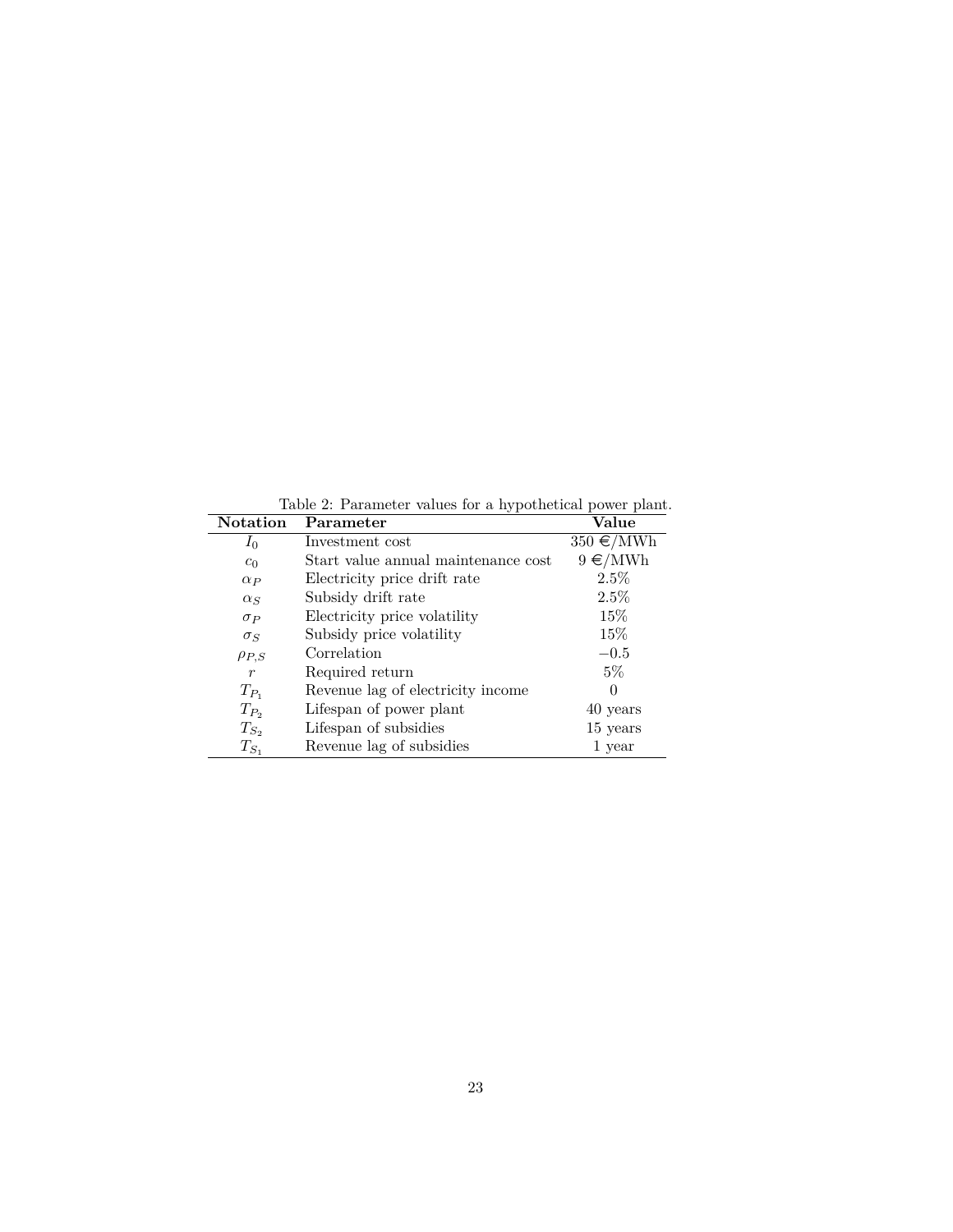| $\operatorname{Year}$ | Cert. price | $S^* i$ | $\overline{S}^*$<br> ni | $S^{NPV}$ .<br>$\left  i\right\rangle$ | $S^{NPV}$ .<br> ni |
|-----------------------|-------------|---------|-------------------------|----------------------------------------|--------------------|
| 2003                  | 24.3        | 22.2    | 34.9                    | $-12.0$                                | $-1.0$             |
| 2004                  | 26.0        | 21.1    | 26.3                    | $-5.7$                                 | $-1.2$             |
| 2005                  | 21.2        | 24.7    | 32.9                    | 1.8                                    | 7.6                |
| 2006                  | 18.4        | 14.4    | 26.2                    | $-4.9$                                 | 3.1                |
| 2007                  | 22.0        | 19.4    | 27.7                    | 4.0                                    | 12.8               |
| 2008                  | 29.8        | 21.5    | 30.0                    | $-10.6$                                | $-2.7$             |
| 2009                  | 30.6        | 23.6    | 29.2                    | $-6.5$                                 | $-1.4$             |
| 2010                  | 28.3        | 28.1    | 49.4                    | $-3.0$                                 | 17.4               |
| 2011                  | 20.9        | 40.3    | 69.0                    | $-15.0$                                | $-4.7$             |
| 2012                  | 19.4        | 60.3    | 78.8                    | $-3.1$                                 | 0.9                |

Table 3: Actual and implied certificate prices.

Average expected subsidies implied by the real options model  $(S^*)$  and the NPV calculations  $(S^{NPV})$ , calculated both for investors who invested in a given year (*i*) and investors who did not (|*ni*). In case that investor did not invest, calculated implied subsidy is a lower bound of the requred subsidy. All numbers are in  $\epsilon/MWh$ .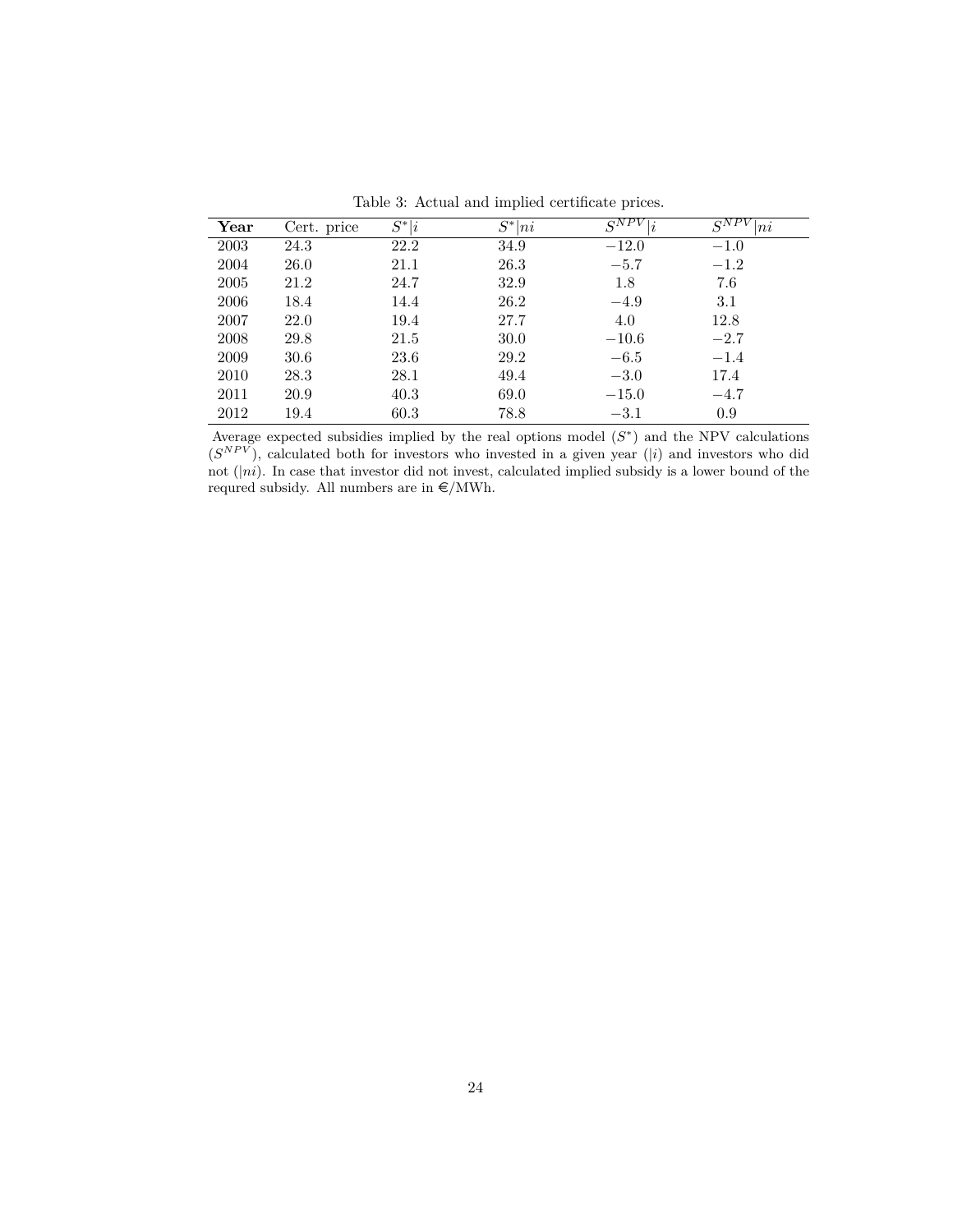Table 4: Possible outcomes of the empirical test.

| $S \leq P_{certificance}$ evidence supports the theory evidence against the theory |  |
|------------------------------------------------------------------------------------|--|
| $S > P_{certificance}$ evidence against the theory evidence supports the theory    |  |

This table summarizes whether the decision to invest (|i) or not invest (|ni) was or was not in accordance with considered theory depending on whether implied subsidy *S* was greater than certificate price  $P_{\small certificate}.$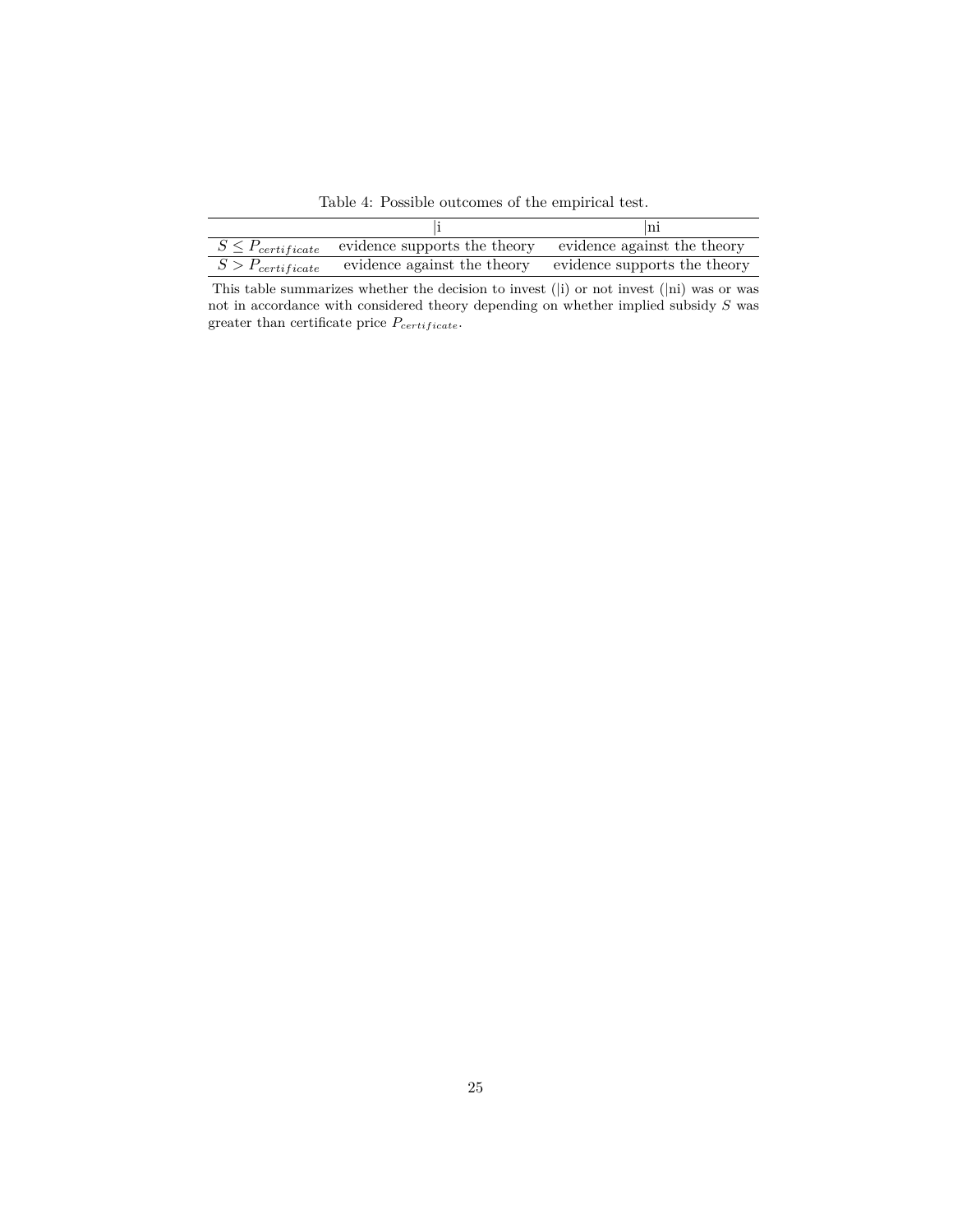Table 5: Actual outcomes of the empirical test of the real options rule.

| $'$ certificate |  |
|-----------------|--|
| $r_{certified}$ |  |

This table presents number of years in which the average real options implied subsidy *S* <sup>∗</sup> was smaller (greater) than certificate price  $P_{certificance}$  for investors who invested (|i) and investors who did not invest (|ni).